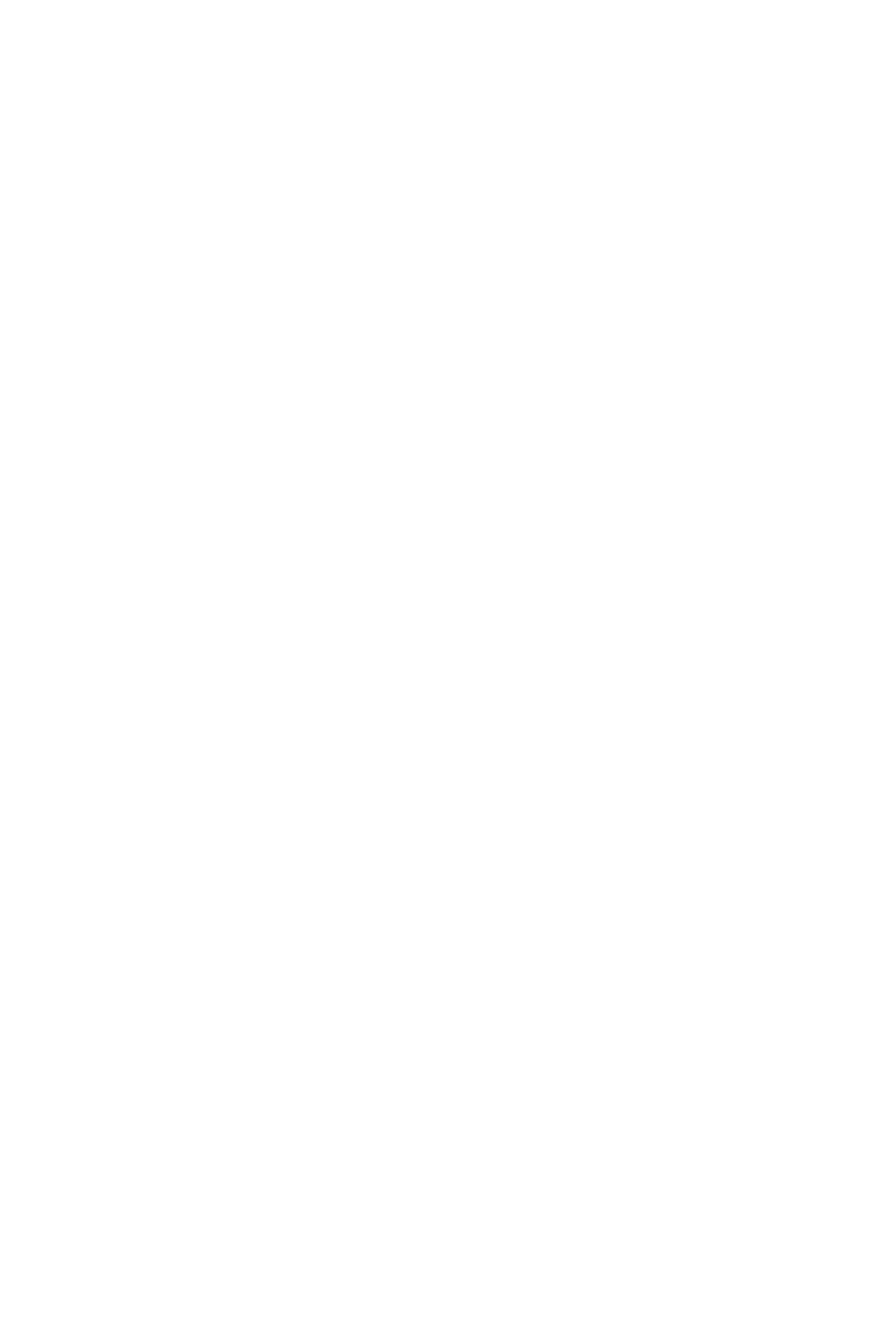### **TABLE OF CONTENTS**

#### PAGE

| Rule     | 1. |                                                           | 5  |
|----------|----|-----------------------------------------------------------|----|
| Rule     | 2. |                                                           | 5  |
| Rule     | 3. |                                                           | 5  |
| Rule     | 4. |                                                           | 5  |
| Rule     | 5. |                                                           | 6  |
| Rule     | 6. |                                                           | 6  |
| Rule     | 7. |                                                           | 7  |
| Rule     | 8. |                                                           | 8  |
| Rule     | 9. | Standing Committees - Duties of Chairperson, etc          | 8  |
| Rule 10. |    |                                                           | 9  |
| Rule 11. |    |                                                           | 9  |
|          |    |                                                           | 10 |
|          |    | Rule 13. When Bill or Concurrent Resolution Placed on     |    |
|          |    |                                                           | 10 |
| Rule 14. |    | Address the President - To Be Recognized - Speak          |    |
|          |    |                                                           | 10 |
|          |    |                                                           | 11 |
|          |    |                                                           | 11 |
|          |    |                                                           | 11 |
|          |    |                                                           | 11 |
|          |    |                                                           | 11 |
|          |    |                                                           | 12 |
|          |    |                                                           | 12 |
|          |    |                                                           | 12 |
|          |    |                                                           | 13 |
|          |    |                                                           | 13 |
|          |    |                                                           | 13 |
|          |    | Rule 26. Motions in Order When Question Under Debate      | 13 |
|          |    |                                                           | 13 |
|          |    |                                                           | 14 |
|          |    |                                                           | 14 |
|          |    |                                                           | 14 |
|          |    | Rule 31. Introduction of Bills and Concurrent Resolutions | 14 |
|          |    |                                                           | 15 |
|          |    |                                                           | 15 |
|          |    | Rule 34. Final Action on Bills and Concurrent Resolutions | 16 |
|          |    |                                                           | 16 |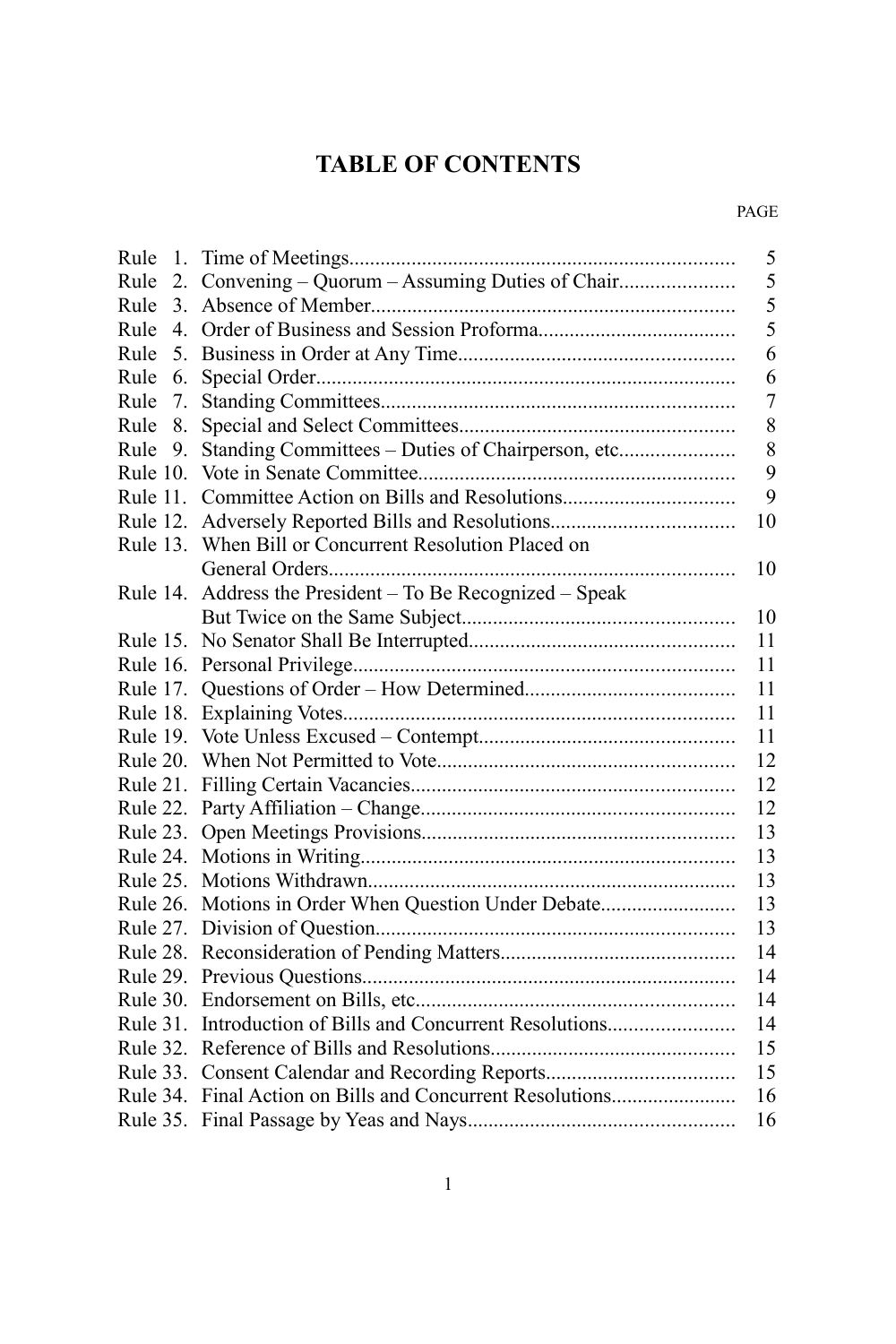#### PAGE

|            |                                                              | 16 |
|------------|--------------------------------------------------------------|----|
| Rule 37.   |                                                              | 16 |
| Rule 38.   |                                                              | 16 |
| Rule 39.   |                                                              | 17 |
| Rule $40.$ |                                                              | 17 |
| Rule $41.$ | No Quorum in Committee of the Whole – Procedure              | 17 |
| Rule 42.   | How Bills or Resolutions Considered - Committee              |    |
|            |                                                              | 17 |
| Rule 43.   |                                                              | 18 |
| Rule 44.   | Report of Committee of the Whole Subject to                  |    |
|            |                                                              | 19 |
| Rule 45.   | Motion for Committee of the Whole to Rise and Report         |    |
|            |                                                              | 19 |
| Rule 46.   |                                                              | 19 |
|            |                                                              | 19 |
| Rule 48.   | Bills and Resolutions - Inclusion of Amendments              | 19 |
| Rule 49.   | Reports of Transmittals in Journal – Committee – Reports     | 19 |
| Rule 50.   | Motion to Strike Enacting or Resolving Clause -              |    |
|            |                                                              | 20 |
| Rule 51.   | Two-thirds Vote Not Necessary Except on Final Passage        |    |
|            |                                                              | 20 |
| Rule 52.   | Bills and Resolutions Considered in Regular Order            | 20 |
| Rule 53.   |                                                              | 20 |
| Rule 54.   |                                                              | 20 |
| Rule 55.   | Confirmation of Appointments by Governor or                  |    |
|            |                                                              | 21 |
|            | Rule 56. Admittance to Floor - Lobbying on Floor - Galleries | 21 |
| Rule 57.   | Electronic Devices; Photographic Record of Vote; Food        |    |
|            |                                                              | 22 |
| Rule 58.   |                                                              | 22 |
| Rule 59.   |                                                              | 23 |
| Rule 60.   |                                                              | 23 |
| Rule 61.   |                                                              | 23 |
| Rule 62.   |                                                              | 23 |
| Rule 63.   |                                                              | 24 |
| Rule 64.   |                                                              | 24 |
| Rule 65.   |                                                              | 24 |
| Rule 66.   |                                                              | 24 |
| Rule 67.   |                                                              | 25 |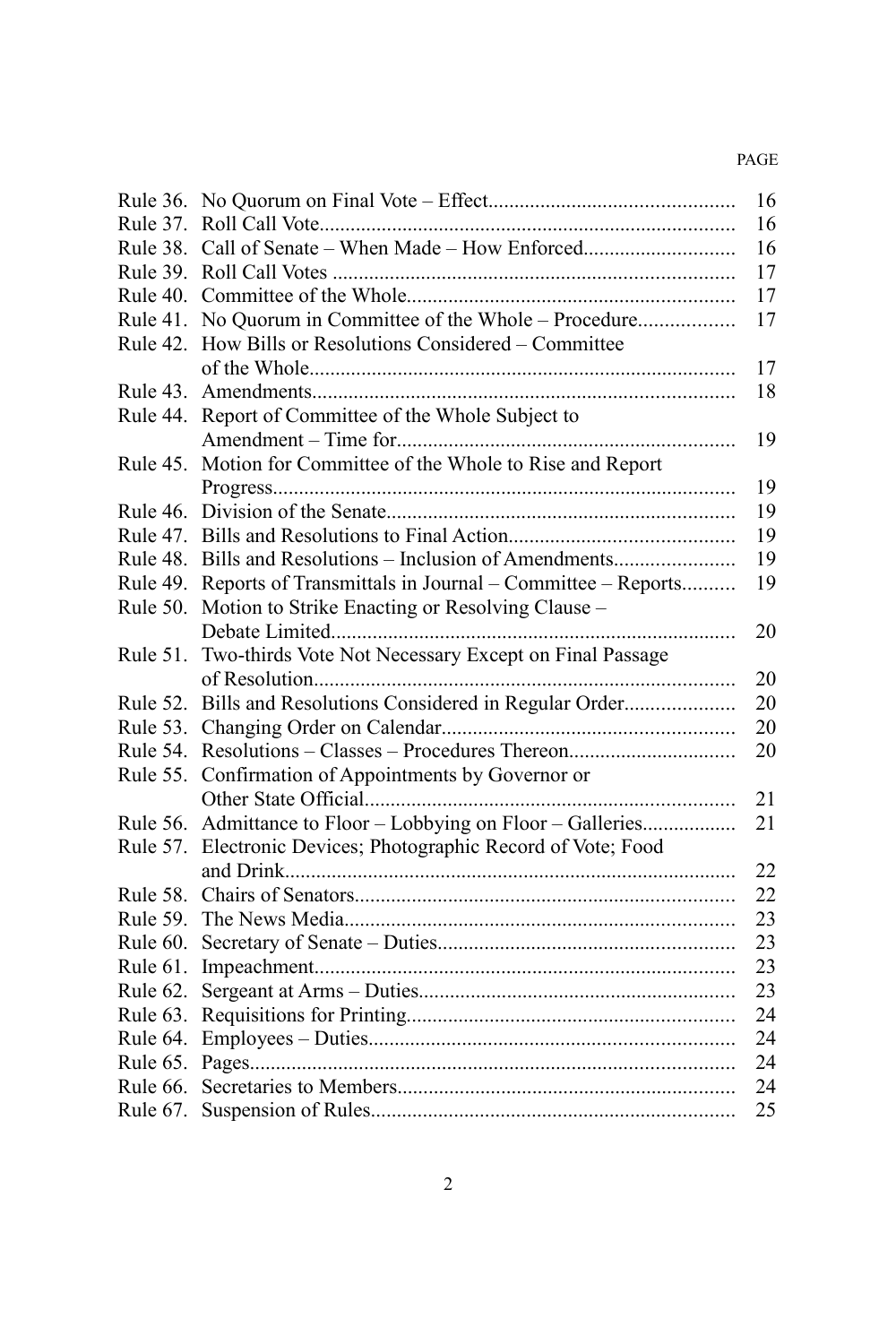#### PAGE

|                                                                | 25 |
|----------------------------------------------------------------|----|
|                                                                | 25 |
| Rule 70. Number Designation of Substitute Bills and Substitute |    |
|                                                                | 25 |
|                                                                | 26 |
|                                                                | 26 |
|                                                                | 26 |
| Rule 74. Determination of When Subject of Bill or Resolution   |    |
|                                                                | 26 |
|                                                                | 27 |
|                                                                | 27 |
|                                                                | 28 |
|                                                                | 28 |
|                                                                | 28 |
|                                                                |    |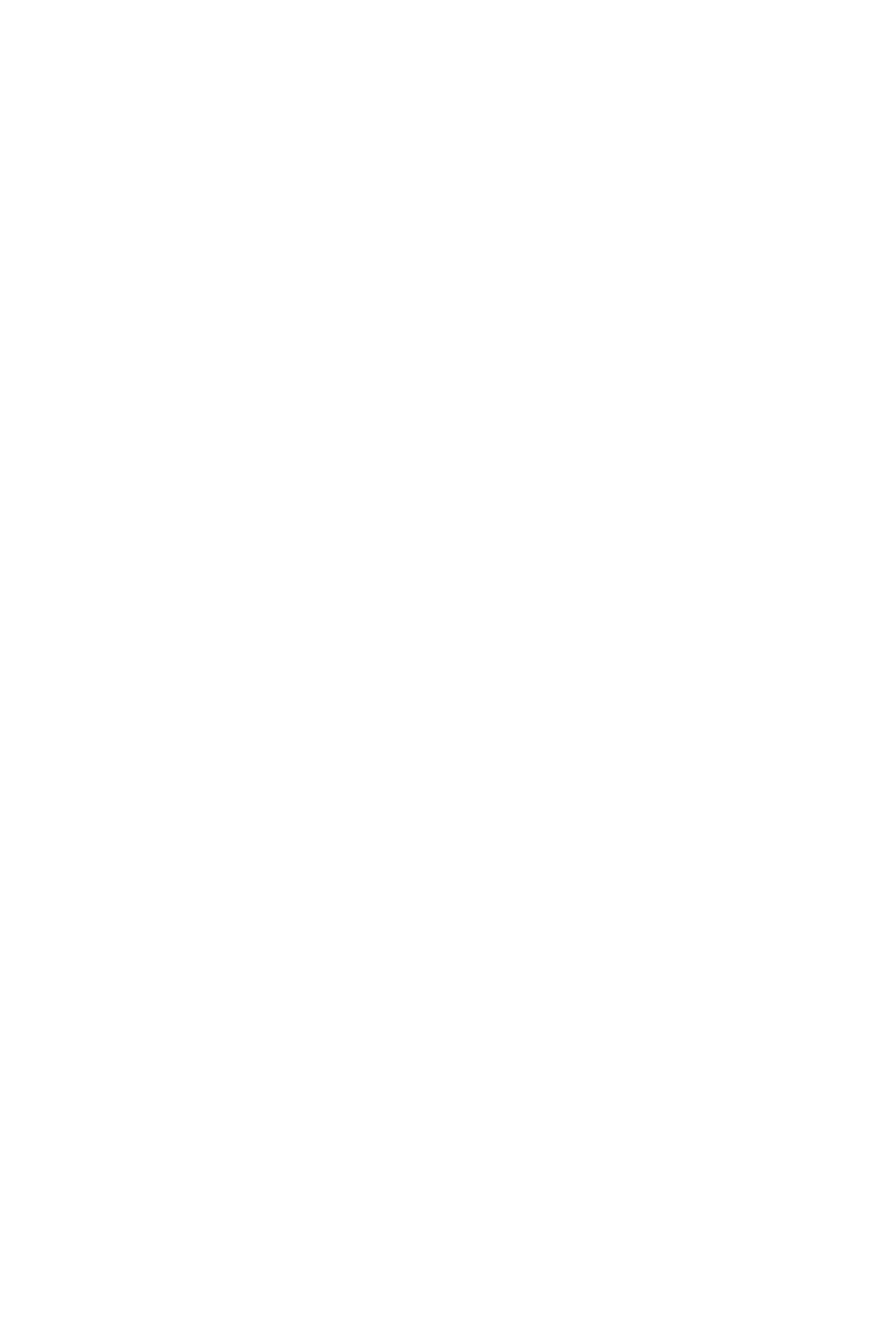#### **RULES OF THE SENATE 2021-2024**

**Rule 1. Time of Meetings.** The Senate on the first day of a session shall convene at 2:00 p.m., and at all other times shall convene at 2:30 p.m., unless otherwise ordered by the Senate.

**Rule 2. Convening – Quorum – Assuming Duties of Chair.** (a) The President shall take the chair at the hour fixed for the convening of the Senate, and the roll shall be called in order to ascertain if a quorum is present. A majority of the Senators then elected (or appointed) and qualified shall constitute a quorum, and, in the absence of a quorum, the Senators present, by majority vote, may take such measures as they shall deem necessary to secure the presence of a quorum.

(b) In the absence of the President, the Vice President shall assume the duties of the President. The President or Vice President may also name any Senator to temporarily perform the duties of the chair, but the Senator so named shall not act as President beyond adjournment, unless by leave of the Senate. A Senator shall not lose the right of voting on any subject while serving or acting as President.

**Rule 3. Absence of Member.** No Senator shall fail to attend when the Senate is in session without first obtaining leave of the Senate, unless prevented from attending by sickness or other sufficient cause.

**Rule 4. Order of Business and Session Proforma.** The order of business, following the roll call and prayer by the Chaplain, shall be as follows:

- 1. Introduction and reference of bills and concurrent resolutions.
- 2. Consideration of messages from the Governor.
- 3. Communications from state officers.
- 4. Consideration of messages from the House of Representatives.
- 5. Consideration of motions to concur or nonconcur.
- 6. Reports of select committees.
- 7. Consent Calendar.
- 8. Final Action on bills and concurrent resolutions.
- 9. Introduction of original motions and senate resolutions.
- 10. Correction and approval of the Journal.
- 11. Consideration of motions and senate resolutions.
- 12. Reports of standing committees.
- 13. General orders.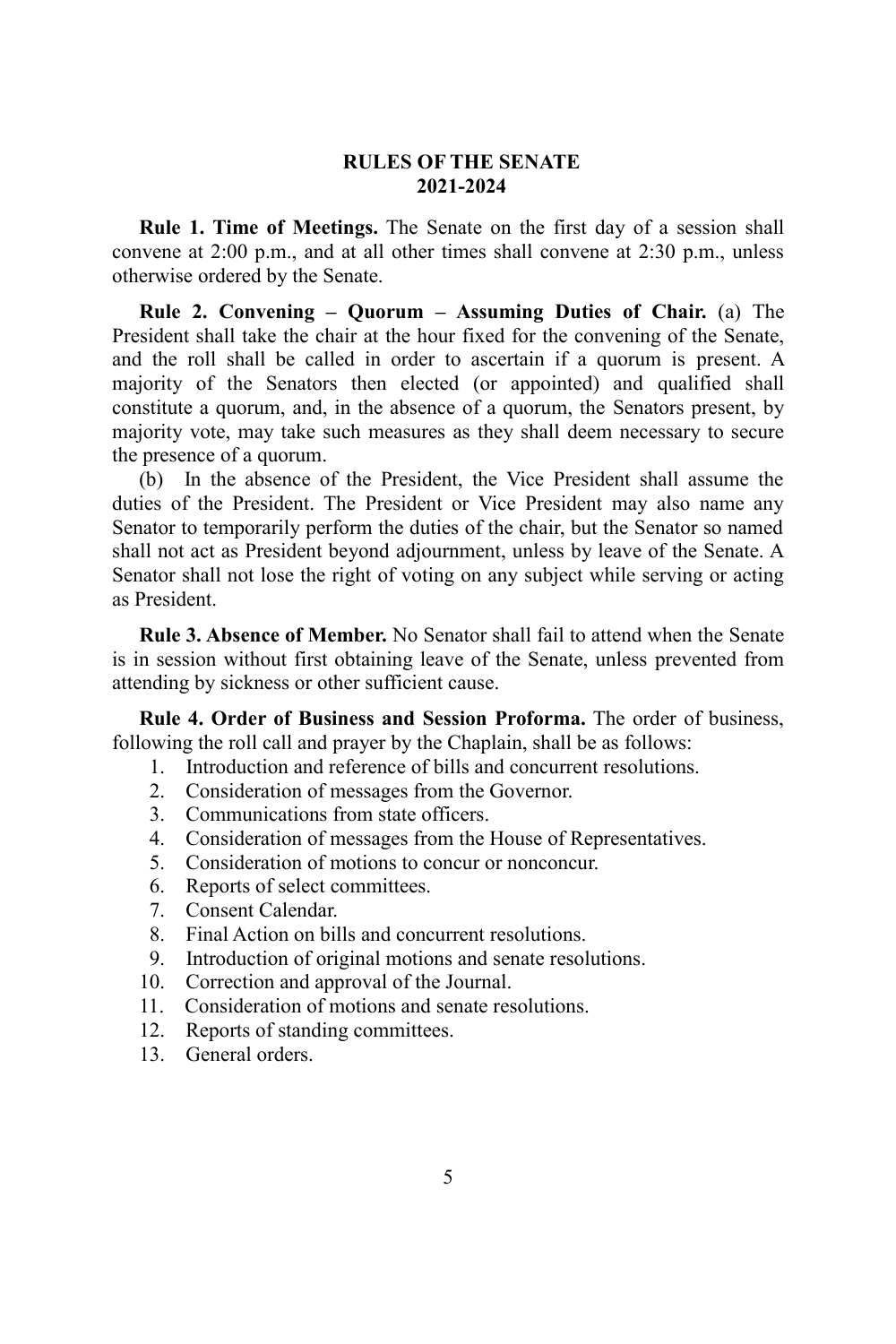The Senate may meet from time to time for the sole purpose of processing routine business of the Senate. These sessions shall be known as Session Proforma.

(1) Time of Meeting. Session Proforma shall be announced at least one legislative day in advance with the hour for meeting Proforma set on the previous legislative day.

(2) Order of Business. The only orders of business that may be considered during Session Proforma are:

- (a) Introduction and reference of bills and concurrent resolutions.
- (b) Receipts of messages from the Governor.
- (c) Communications from state officers.
- (d) Receipt of messages from the House of Representatives.
- (e) Reports of select and standing committees.
- (f) Presentation of petitions.
- (3) Motions. No motion shall be in order other than the motion to adjourn.

(4) Objections. Any objection by any member shall require the Session Proforma to adjourn to the next day, Saturday and Sunday excluded, at 2:30 p.m.

(5) Quorum and Roll. There shall be no requirement for a quorum or taking of the roll. No demand for a roll call for a quorum shall be in order.

(6) Effect of Certain Rules. If a legislative day referred to in Rule 11, 12, 28, 32, 33, 53, 56, 68 or 69 occurs on a legislative day which is also the day on which a Session Proforma is held, the term "legislative day" as used in such rule means the next legislative day subsequent to the legislative day on which the Session Proforma is held.

The presentation of petitions shall be a special order of business on Friday of each week immediately preceding the regular order of business.

**Rule 5. Business in Order at Any Time.** Messages from the Governor, messages from the House of Representatives, introduction and reference of bills and concurrent resolutions, reports of standing committees and reports of select committees may be received and considered under any order of business.

**Rule 6. Special Order.** Whenever any bill or other matter is made the special order for a particular day, and shall not be reached or completed on that day, it shall be returned to its place in the General Orders, unless it shall be made the special order for another day. When any special order is under consideration, it shall take precedence over any special order for a subsequent hour of the same day, but such subsequent special order shall be taken up immediately after the previous order has been disposed of. Notation of a special order shall be placed before the first order of business on the calendar for that day, giving the subject to be considered and the time fixed for its consideration. When that time arrives, other business shall be suspended until the special order has been considered.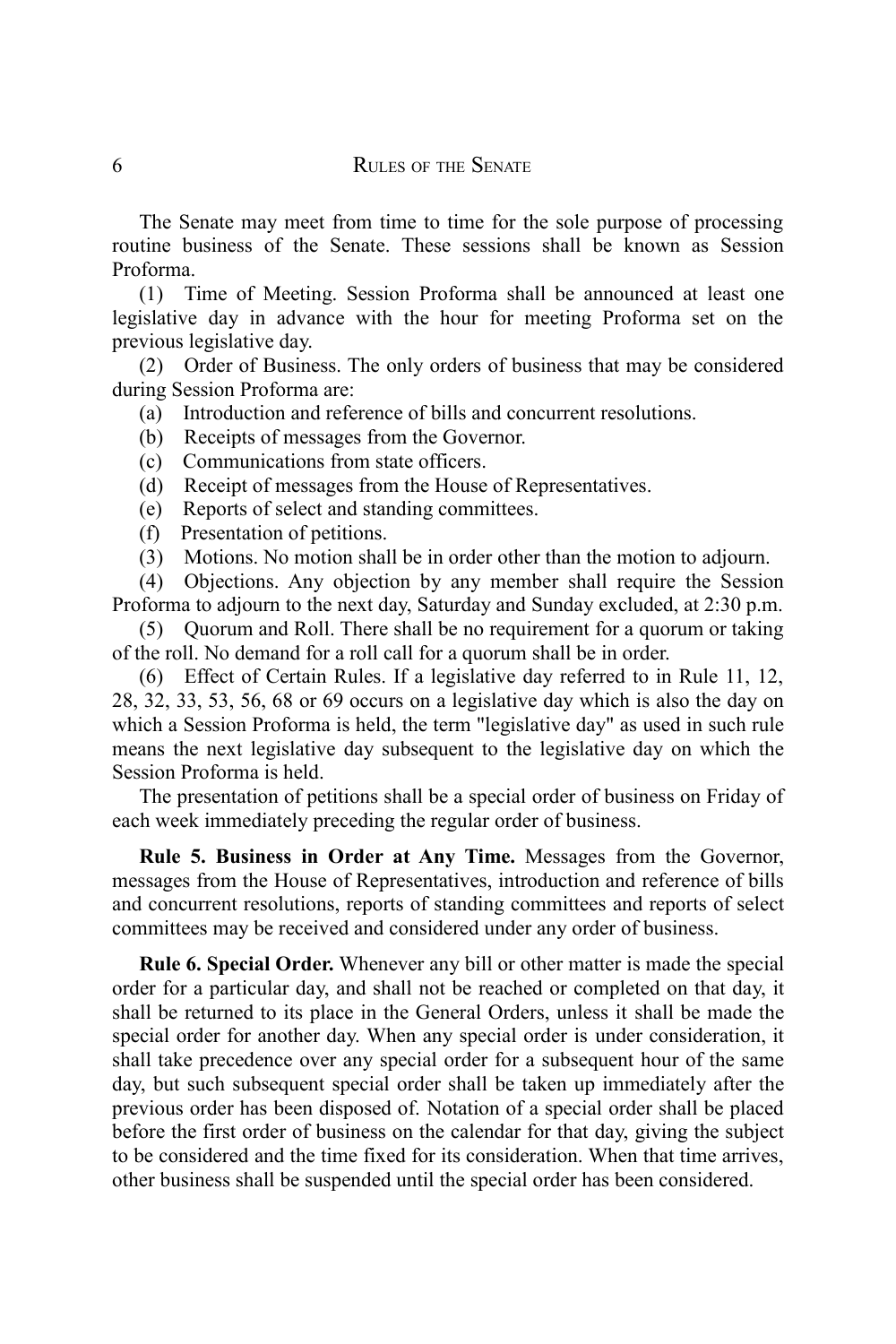**Rule 7. Standing Committees (corrected).** (a) There shall be a standing committee named the Committee on Organization, Calendar and Rules which shall consist of three members, the chairperson of which shall be the president of the Senate, and the vice chairperson of which shall be the majority leader of the Senate. The Vice President of the Senate shall be a member of the committee. No bill or resolution other than resolutions adopting, amending or revoking rules of the Senate or Joint Rules of the Senate and House of Representatives, shall be introduced by or be referred to the Committee on Organization, Calendar and Rules.

(b) The following shall be the other standing committees:

| Number     |
|------------|
| of members |
| 9          |
| 9          |
| 9          |
| 6          |
| 9          |
| 9          |
| 9          |
|            |
| 9          |
| 11         |
| 9          |
| 9          |
| 11         |
| 9          |
| 11         |
| 9          |
|            |

(c) The president of the Senate, with the advice of the majority leader and the vice president of the Senate, shall appoint the members of each committee, shall appoint the chairperson and vice chairperson or vice chairpersons thereof and shall designate the ranking minority member of each committee. The minority leader shall submit recommendations for the appointment of minority members to the standing committees of the Senate to the Committee on Organization, Calendar and Rules. The Committee on Organization, Calendar and Rules shall have a standing subcommittee on calendar which shall be the president of the Senate, the vice president of the Senate and the majority leader of the Senate. The Majority Leader shall be the chairperson of the subcommittee. The Committee on Organization, Calendar and Rules may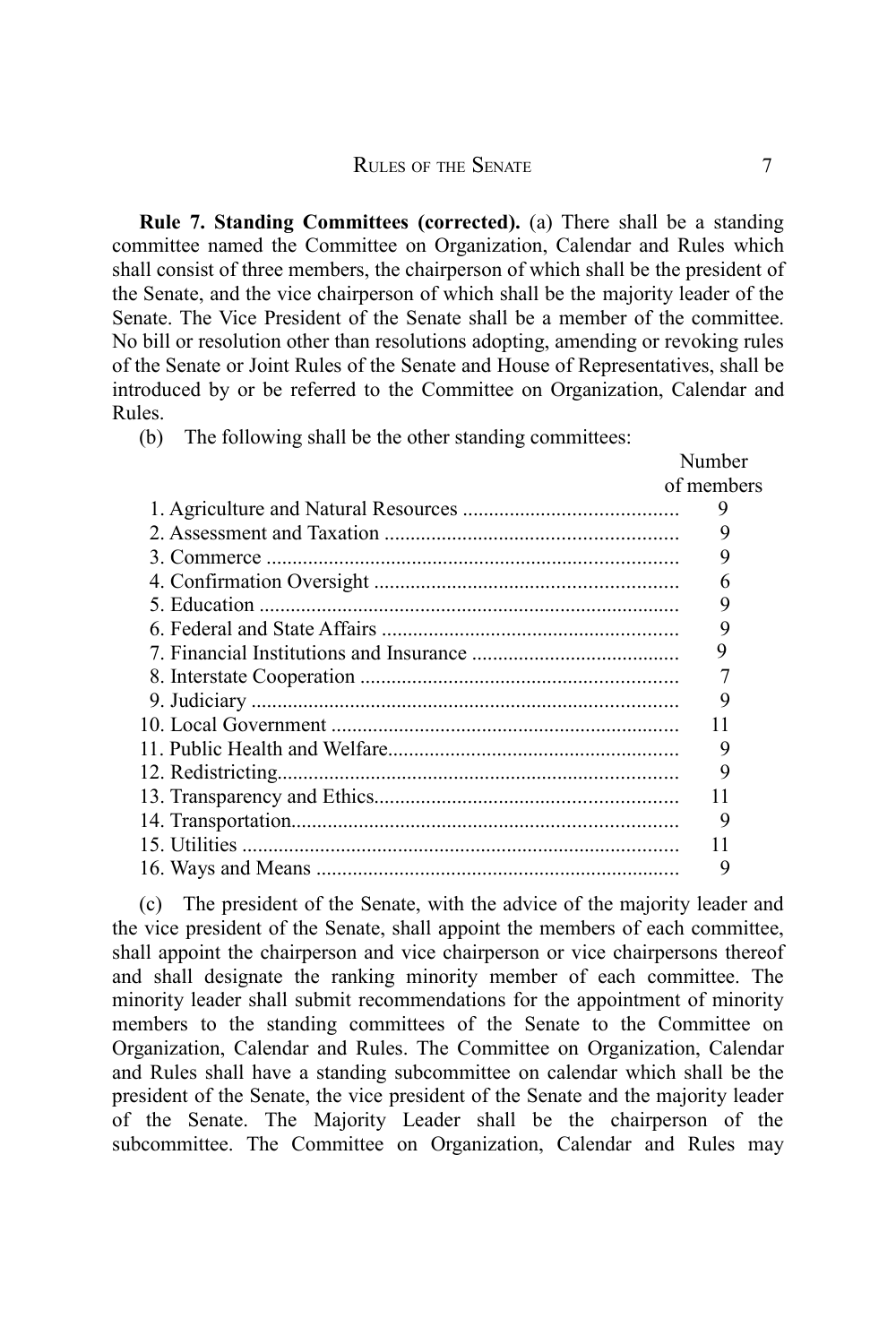establish such other subcommittees of the Committee on Organization, Calendar and Rules as the Committee deems appropriate.

(d) The Committee on Organization, Calendar and Rules shall have a standing subcommittee on rules which shall be the president of the Senate, the vice president of the Senate, the majority leader of the Senate, one member of the Senate from the majority party appointed jointly by the president of the Senate, the vice president of the Senate and the majority leader of the Senate and one member who shall be the minority leader of the Senate or the designee of the minority leader. The chairperson of the subcommittee on rules shall be the vice president of the Senate. The subcommittee on rules shall consider rules questions arising during a convening of the Senate.

(e) The Committee on Organization, Calendar and Rules and all of its subcommittees may close their meetings.

(f) The two major political parties shall have proportional representation on each standing committee other than the Committee on Organization, Calendar and Rules. In the event application of the preceding sentence results in a fraction, the party having a fraction exceeding .5 shall receive representation as though such fraction were a whole number.

(g) The Senate standing Committee on Agriculture and Natural Resources shall constitute the successor committee to the Senate standing Committee on Agriculture and the Senate standing Committee on Natural Resources for purposes of references in statutory and other documents. The Senate standing Committee on Ethics, Elections and Local Government shall constitute the successor committee to the Senate standing Committee on Ethics and Elections and the Senate standing Committee on Local Government.

(h) For purposes of references in statutes and other documents, the Senate standing Committee on Local Government shall constitute the successor committee to the Senate standing Committee on Ethics, Elections and Local Government regarding local government matters and the Senate standing Committee on Transparency and Ethics shall constitute the successor committee to the Senate standing Committee on Ethics, Elections and Local Government regarding ethics and election matters.

**Rule 8. Special and Select Committees.** Special and Select committees of the Senate and the Chairperson thereof shall be appointed by the President.

**Rule 9. Standing Committees – Duties of Chairperson, etc.** (a) The chairperson of each committee shall preside at all meetings of the committee. The chairperson may designate another member to preside in the absence of the chairperson and vice chairperson.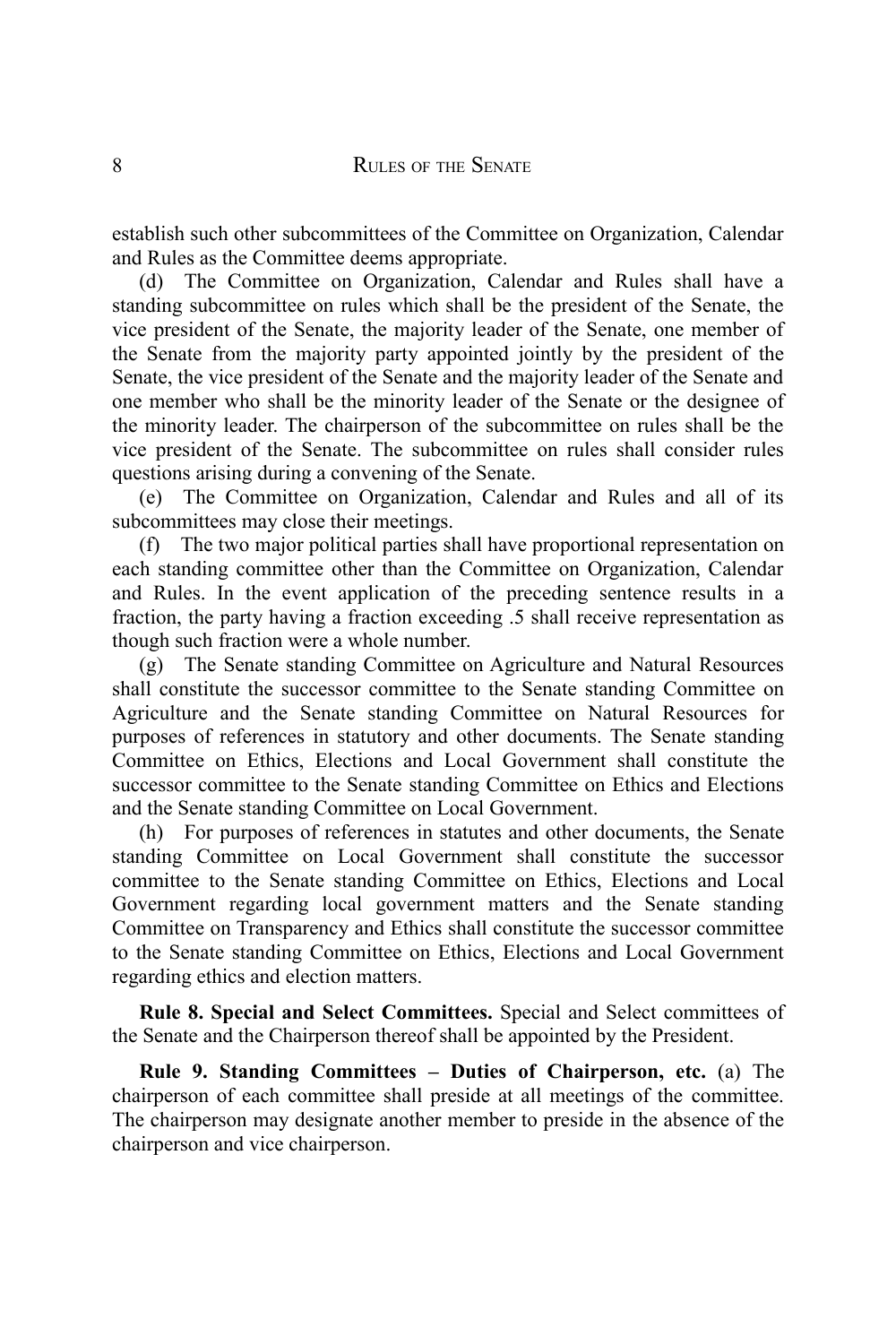(b) The chairperson of each committee may call a special meeting of the committee when necessary.

(c) The chairperson shall have full charge of the committee.

(d) The chairperson of each committee shall cause minutes of each meeting of the committee to be prepared, subject to approval of the committee within 14 session days or by sine die adjournment, whichever is earlier. The Senate portion of the Legislature's website and the minutes shall show the name of the member, person, state or local agency, organization or entity that requested a bill or resolution for introduction, the action taken by the committee upon each bill or resolution considered and the amendments, if any, voted upon and the disposition of each, whether adopted or not. At the request of the author of a bill or resolution or any amendment to a bill or resolution, or on request of any member of the committee, the intent of the author shall be stated in the committee minutes. At the conclusion of each legislative session, copies of all committee minutes shall be filed with the Director of Legislative Administrative Services.

**Rule 10. Vote in Senate Committee.** At the time of taking any action upon any bill or resolution, any member of a committee may demand a division of the vote and the chairperson shall be required to record the number of votes for and against the action as a part of the minutes.

**Rule 11. Committee Action on Bills and Resolutions.** (a) A committee may recommend that the Senate act favorably, unfavorably or without recommendation upon any measure or may recommend amendments to measures referred to it which are germane to the subject of the measure. If a committee recommends amendments to a bill or resolution referred to it which strike out all of the material in the bill or resolution subsequent to the enacting clause or resolving clause and inserts new material, and the bill or resolution was sponsored by an individual member or members, the committee becomes the sponsor of the bill or resolution and the committee name will be printed on the bill or resolution as the sponsor. Committee recommendations shall be made by committee report to the Senate. Committee reports shall be signed by the chairperson, and shall be transmitted to the Senate not later than the second legislative day following the action of the committee.

(b) When a committee fails to report on any bill or resolution following reference to such committee, it may be withdrawn from the committee by an affirmative vote of 24 members of the Senate on a motion made as provided in this subsection. Such a motion shall be made in writing, giving the reasons for withdrawal from the committee. Such motion shall be made under the order of business introduction and notice of original motions and Senate resolutions. Only one bill or resolution may be named in such a motion. The motion shall be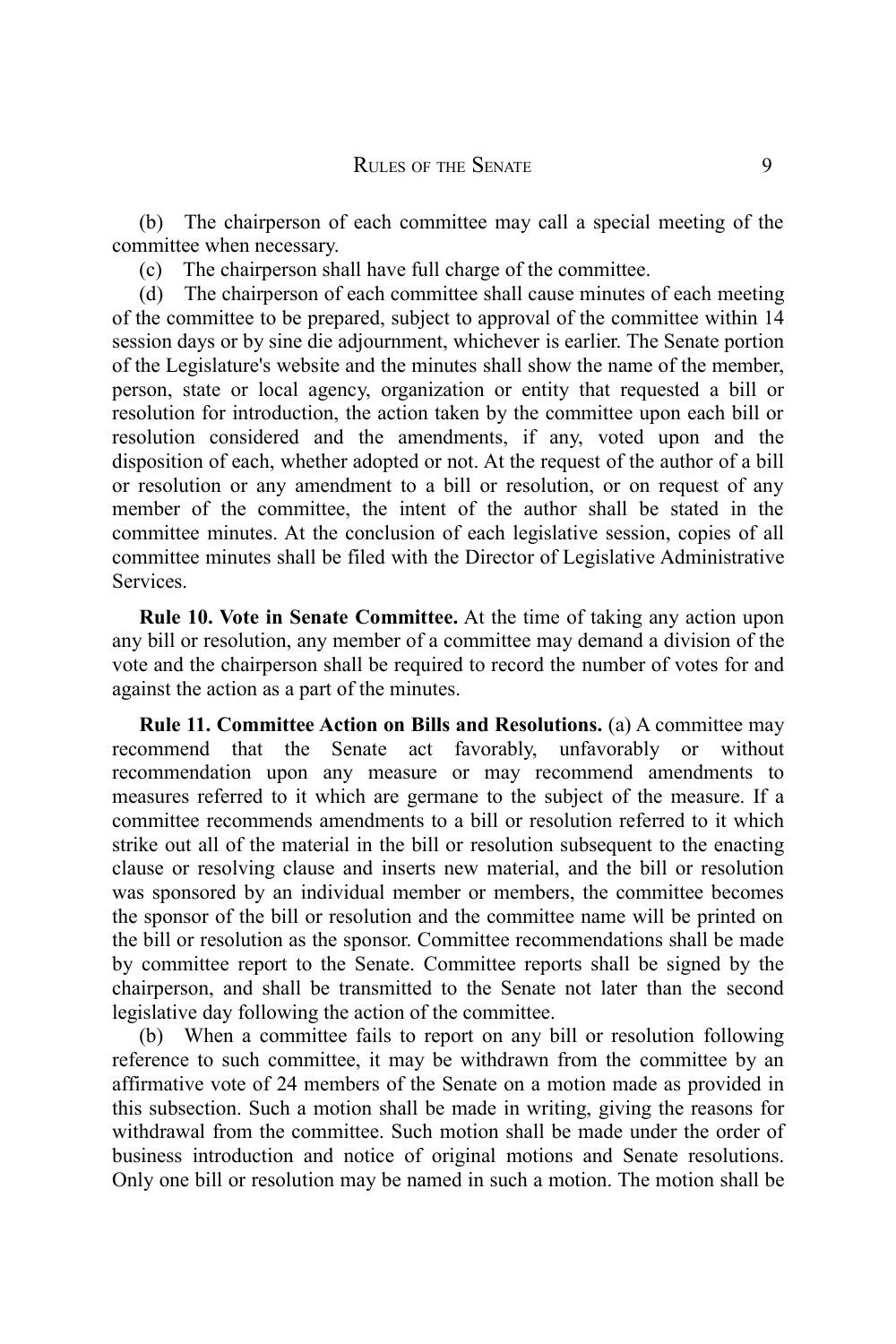read by the reading clerk or the member making the motion and shall be printed in the calendar of the next legislative day under the order of business consideration of motions and Senate resolutions offered on a previous day. The motion shall be considered on the legislative day following the day it is made. If the motion prevails, the bill or resolution shall be placed on the calendar under the order of business General Orders.

(c) Motions to withdraw a bill or resolution from a committee are not subject to amendment or debate.

**Rule 12. Adversely Reported Bills and Resolutions.** All bills or resolutions adversely reported shall go upon the Calendar for one day, under the head of Bills Adversely Reported. A motion to place an adversely reported bill (or resolution) under the order of business General Orders on the Calendar shall be made when the bill (or resolution) is upon the Calendar and shall be made when Introduction of Original Motions and Senate Resolutions is in order, and that motion shall then lie over until the next legislative day when the order of business Consideration of Motions and Senate Resolutions is reached, but if such motion is defeated once it shall not be renewed. If an adversely reported bill or resolution has been previously referred separately under Rule 32 (authorizing the reference of the same bill or resolution to two or more standing committees), then the motion shall be to return the adversely reported bill (or resolution) with the committee report attached to the next committee to which it was referred. If the motion to place the bill (or resolution) on the Calendar under the order of business General Orders or to return the bill (or resolution) to the next committee of reference shall prevail, then the words "Adversely Reported" shall be printed in a line underneath the title of the bill or resolution, and to prevail such motion shall require an affirmative vote of 24 members of the Senate.

**Rule 13. When Bill or Concurrent Resolution Placed on General Orders.** When a bill or a concurrent resolution to amend the constitution has been reported to the Senate by a committee with the recommendation that it pass or be adopted, it shall immediately be placed on the Calendar under the order of business General Orders.

**Rule 14. Address the President – To Be Recognized – Speak But Twice on the Same Subject.** Every Senator rising to debate or to present any matter shall address the President and shall not proceed until recognized. When two or more Senators shall address the President at the same time, the President shall name the Senator who is to speak first. No Senator, except for the Senator who is carrying a bill, resolution or report, shall speak more than twice on the same day on the same subject without leave of the Senate.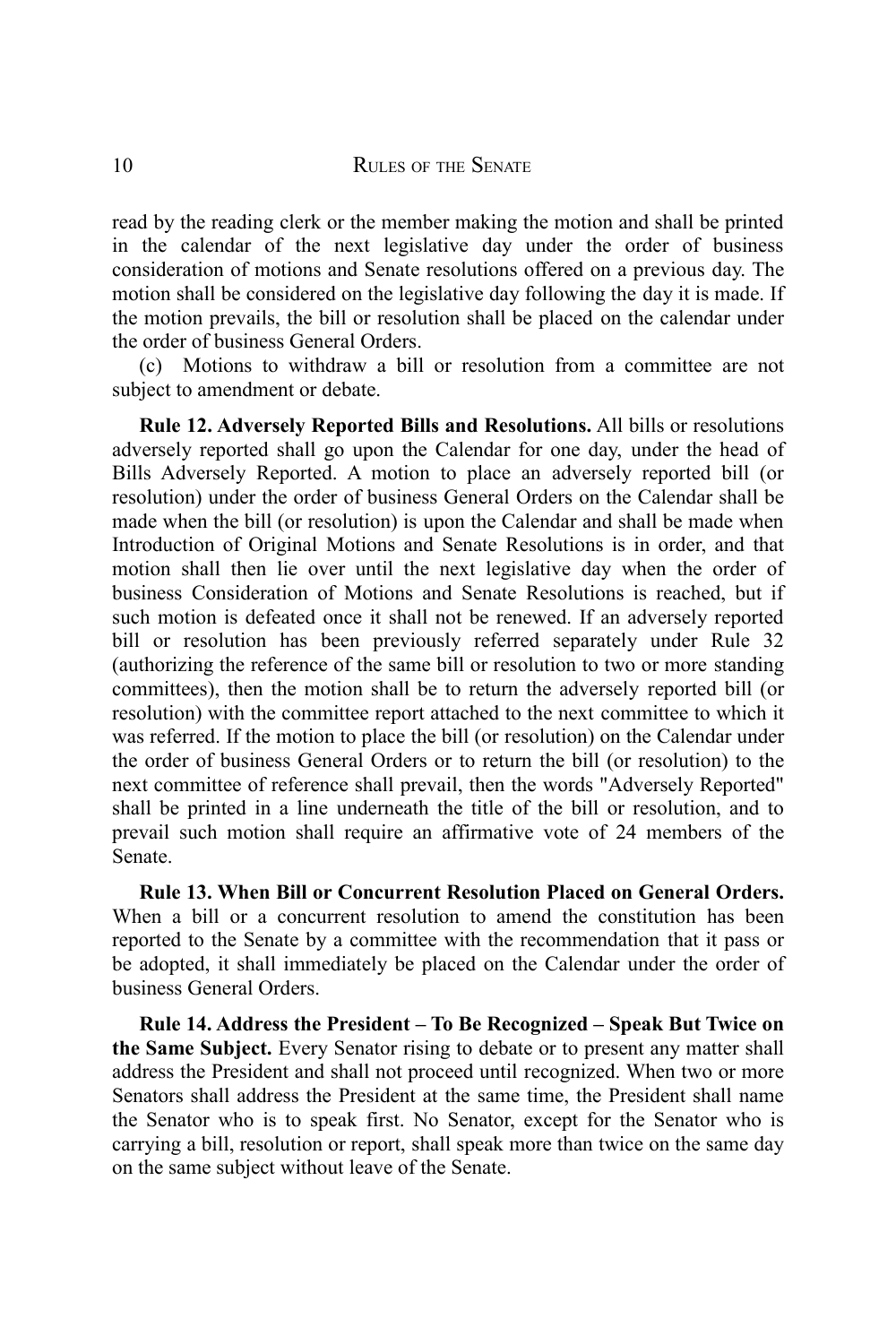**Rule 15. No Senator Shall Be Interrupted.** No Senator, when speaking shall be interrupted except by a call to order by the presiding officer, or by a Senator through the presiding officer, desiring to ask a question. If a Senator speaking yields to a question, the interruption shall be confined solely to such question. Senators shall be referred to as "the Senator from " (naming the Senator's home county) followed by the Senator's title and name.

**Rule 16. Personal Privilege.** Senators raising a point of personal privilege shall confine themselves to remarks which concern themselves personally and shall not address or debate matters under consideration by the Senate.

**Rule 17. Questions of Order – How Determined.** A question of order may be raised at any time and when a Senator shall be called to order the Senator shall stop speaking until the presiding officer has determined whether the Senator was in order. Every question of order shall be decided by the presiding officer, subject to an appeal to the Senate by any member. The vote on an appeal to the Senate under this rule shall not be a roll call vote. Every appeal on a question of order shall be taken without debate.

**Rule 18. Explaining Votes.** Senators may explain their votes only after every Senator first has had the opportunity to vote. Thereafter, an explanation of vote may be heard followed by the opportunity for any Senator to change their vote before the roll is closed and the tally of the vote is recorded. Not more than two minutes shall be allowed for any explanation. The explanation shall be inserted in the Journal if the Senator makes a request at the time of voting or makes a request of the Secretary of the Senate prior to adjournment, and the written explanation is presented to the Secretary of the Senate during or within two hours following that day's adjournment on the same legislative day. No Senator in explaining a vote may use the name of or otherwise identify any other Senator as part of the explanation without the consent of the other Senator. No written explanation shall contain more than 200 words. If the written explanation contains more than 200 words, only the first 200 words of the explanation shall be printed in the journal.

**Rule 19. Vote Unless Excused – Contempt.** Any Senator, who is directly interested in a question, may be excused from voting, even though there is a call of the Senate. The Senator, who is requesting to be excused from voting, shall state the reasons for the request, occupying not more than five minutes. Such statements shall be made either immediately before or immediately after the vote is called but before the result is announced. The question on excusing any Senator from voting shall be taken without debate and a majority of those voting shall be necessary to excuse the Senator. If a Senator refuses to vote, when not excused, such refusal shall constitute contempt and the President shall, in such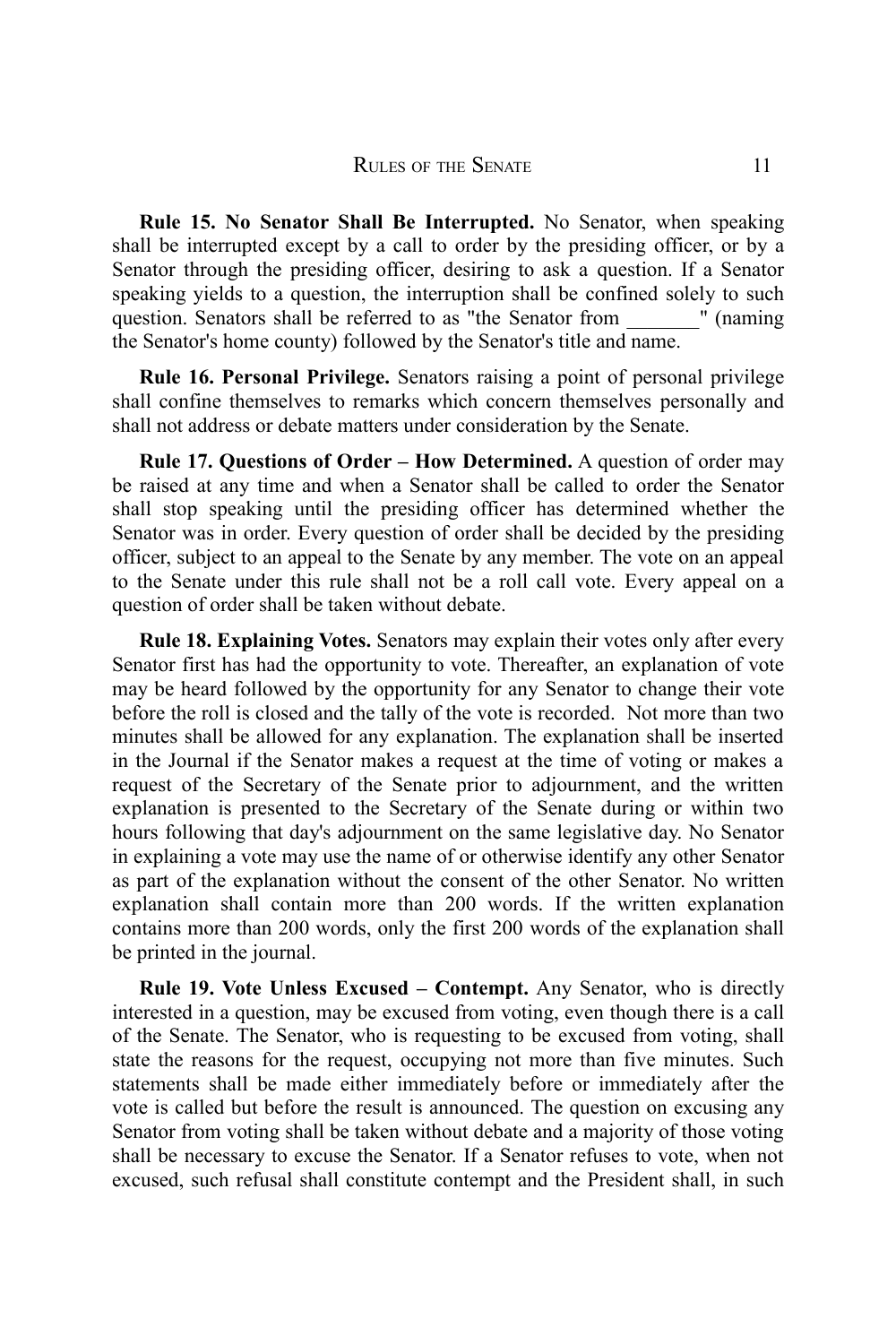case, order the offending Senator before the bar of the Senate and all privileges of membership shall be refused such Senator until the contempt is corrected as determined by vote of the Senate.

**Rule 20. When Not Permitted to Vote.** No Senator shall be allowed to vote unless the Senator is seated in the Senator's assigned seat within the Senate chamber when the vote is taken.

**Rule 21. Filling Certain Vacancies.** (a) When a vacancy occurs in the office of President and the Legislature is adjourned to a date more than 60 days after the occurrence of the vacancy, the Senate shall meet within 30 days and elect a member to fill the vacancy. The Vice President shall within 10 days of such occurrence issue a call for the meeting at a time not less than 10 days and not more than 20 days after the date of the call.

(b) When a vacancy occurs in the office of Vice President or majority leader of the Senate, and the Legislature is adjourned to a date more than 30 days after the occurrence of the vacancy, the President shall appoint an acting Vice President or acting majority leader to serve until the convening of the next session of the Legislature, at which time the vacancy shall be filled as though the acting interim appointment had not been made.

(c) When a vacancy occurs in the office of minority leader of the Senate and the Legislature is adjourned to a date more than 30 days after the occurrence of the vacancy, the assistant minority leader shall become the acting minority leader to serve until the convening of the next session of the Legislature, at which time the vacancy shall be filled as though the acting minority leader had not so served.

(d) It is the intention of this rule that any person elected, appointed or designated to serve in accordance herewith to fill a vacancy shall exercise all of the duties and powers of the office so filled.

**Rule 22. Party Affiliation – Change.** If any Senator changes political party affiliation: (1) From the political party of such Senator at the time of the Senator's election; or (2) if the Senator was appointed, from the political party of the district convention which elected such person to be so appointed, the following shall apply:

(a) Such Senator shall be removed from all memberships on standing and other committees, from all positions of chairperson or vice chairperson of a standing or other committee, and from any office of the Senate held at the time of such change. The Committee on Organization, Calendar and Rules shall appoint a Senator to fill any vacancy which arises under this subpart (a).

(b) The proportion of Senators from major political parties on each standing committee originally determined under Rule 7 (providing for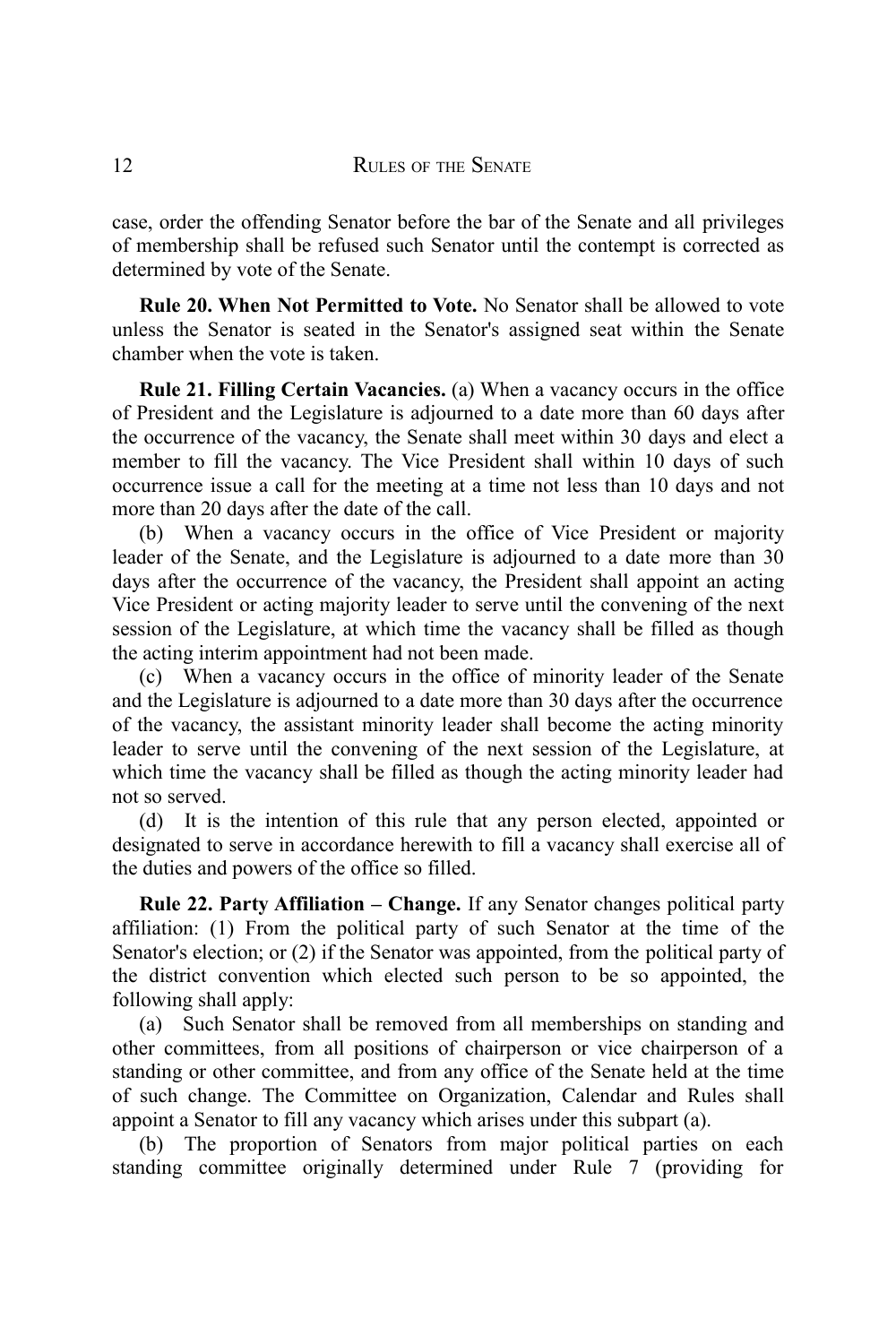proportional representation of members of political parties upon standing committees) shall not be altered. The Committee on Organization, Calendar and Rules shall fill each standing committee member position vacated by such Senator by appointing a Senator of the political party from which such Senator changed.

**Rule 23. Open Meetings Provisions.** The open meeting law (K.S.A. 75- 4317 et seq., and amendments thereto) shall apply to meetings of the Senate and all of its standing committees, select committees, special committees and subcommittees of any of such committees. Caucuses of Senate majority and minority parties and meetings of the Committee on Organization, Calendar and Rules and its subcommittees may be closed.

**Rule 24. Motions in Writing.** All motions to amend bills and resolutions shall be made in writing, and upon request of any Senator shall be read by the reading clerk before being voted upon. All other motions shall be reduced to writing when desired by any Senator.

**Rule 25. Motions Withdrawn.** Any motion may be withdrawn by the maker before amendment or decision is made thereon except as the foregoing is modified by Rule 40 (relating to procedure in the committee of the whole).

**Rule 26. Motions in Order When Question Under Debate.** When a question is under debate, no motion shall be in order, except:

Not Debatable

- 1. To fix time to which to adjourn.
- 2. To adjourn.
- 3. To lay on the table.
- 4. For the previous question.
- 5. To recess to a time certain. Debatable
- 6. To postpone to a day certain.
- 7. To commit to a standing committee.
- 8. To commit to a special committee.
- 9. To commit to the Committee of the Whole.
- 10. To amend.
- 11. To postpone indefinitely.

The several motions specified in this rule shall have precedence in the order named and the first five shall be decided without debate.

**Rule 27. Division of Question.** (a) If the question in debate contains several points, any Senator may have the same divided, but a motion to strike out and insert shall be indivisible. When a bill or resolution is under consideration in the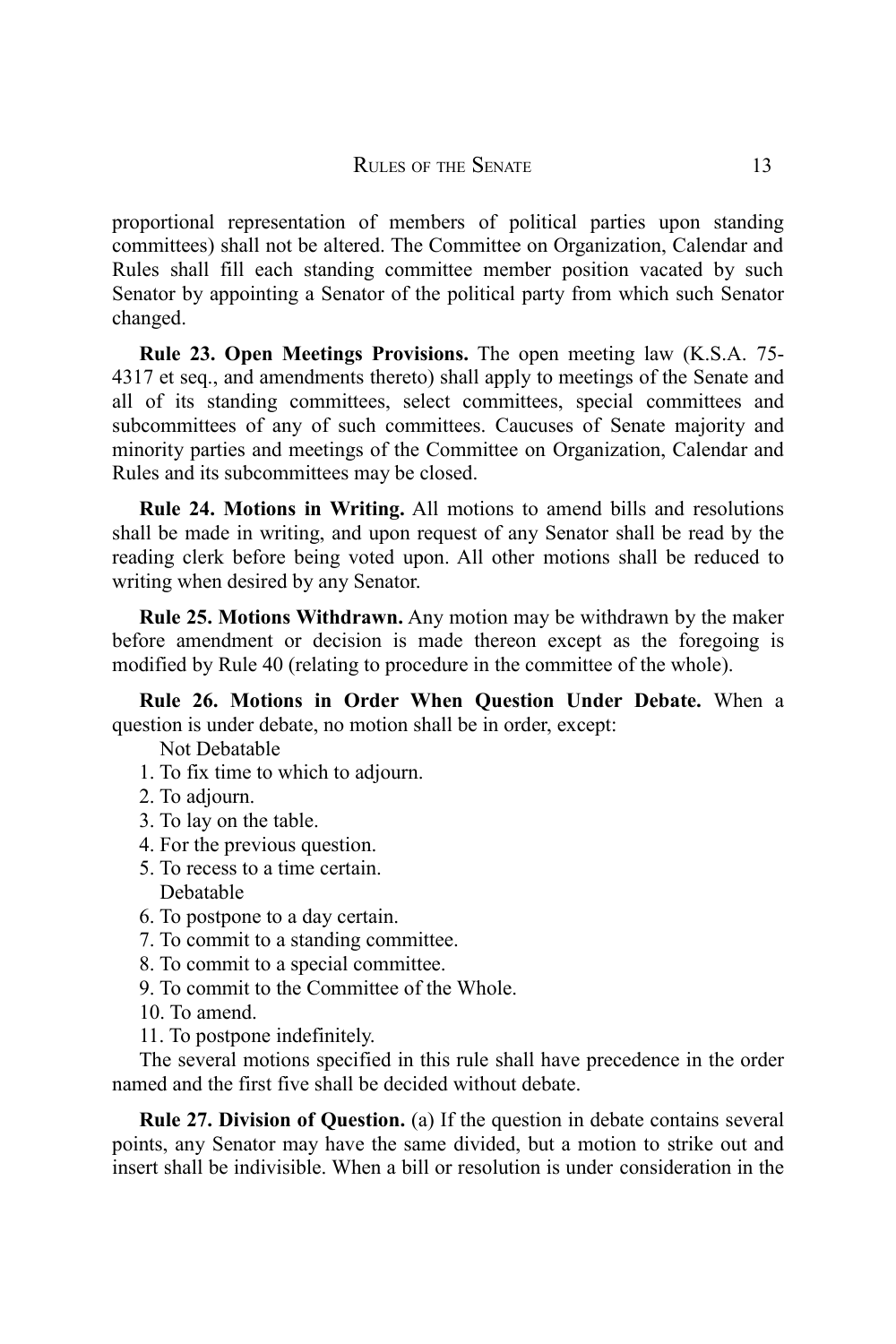Senate and after debate is concluded and final action has been announced on the bill or resolution, a request for division of question shall not be in order.

(b) A request for division of question shall be in writing specifying the manner in which the question is to be divided.

(c) The rejection of a motion to strike out and insert one proposition shall not prevent a motion to strike out and insert another proposition, nor prevent a subsequent motion simply to strike out; nor shall the rejection of a motion simply to strike out prevent a subsequent motion to strike out and insert.

**Rule 28. Reconsideration of Pending Matters.** When a question has been once put and decided it shall be in order for any Senator who voted with the prevailing side to move for a reconsideration thereof, but no motion for reconsideration of any vote shall be in order after the bill, resolution, message, report, amendment or motion, upon which the vote was taken, shall have gone out of the possession of the Senate, nor shall any motion for reconsideration be in order unless made on the same day on which the vote was taken or the next legislative day. No question shall be reconsidered more than once.

**Rule 29. Previous Questions.** Ten Senators shall have the right to move the previous question on any bill, resolution, message, report, amendment, or motion. If no amendment is pending the previous question shall be as follows: "Shall the main question be now put?" If the previous question is decided in the affirmative by a majority vote of those present, the main question shall be put without further amendment or debate. If amendments are pending a motion for the previous question shall concern only the last amendment that is pending on which, if the previous question is adopted, the debate will be closed only upon such amendment. The previous question on other questions than the main question shall be as follows: "Shall the question on the (amendment, amendment of an amendment, substitute or other motion affecting same as the case may be) now be put?"

**Rule 30. Endorsement on Bills, etc.** Before any bill, resolution or petition, addressed to the Senate, shall be received or read, the title of the bill or resolution or a brief statement of the contents of the petition shall be typed on the jacket, with the name of the Senator or committee introducing it.

**Rule 31. Introduction of Bills and Concurrent Resolutions.** Every bill and concurrent resolution shall be introduced by a Senator, by a committee, on the report of a committee, by message from the House of Representatives, or by proper prefiling as provided by law. For the purpose of introduction, every bill and concurrent resolution shall be placed in the possession of the secretary and the reading clerk shall read the title, except citations of statutes amended or repealed. The reading clerk shall also read the name of the sponsor of the bill or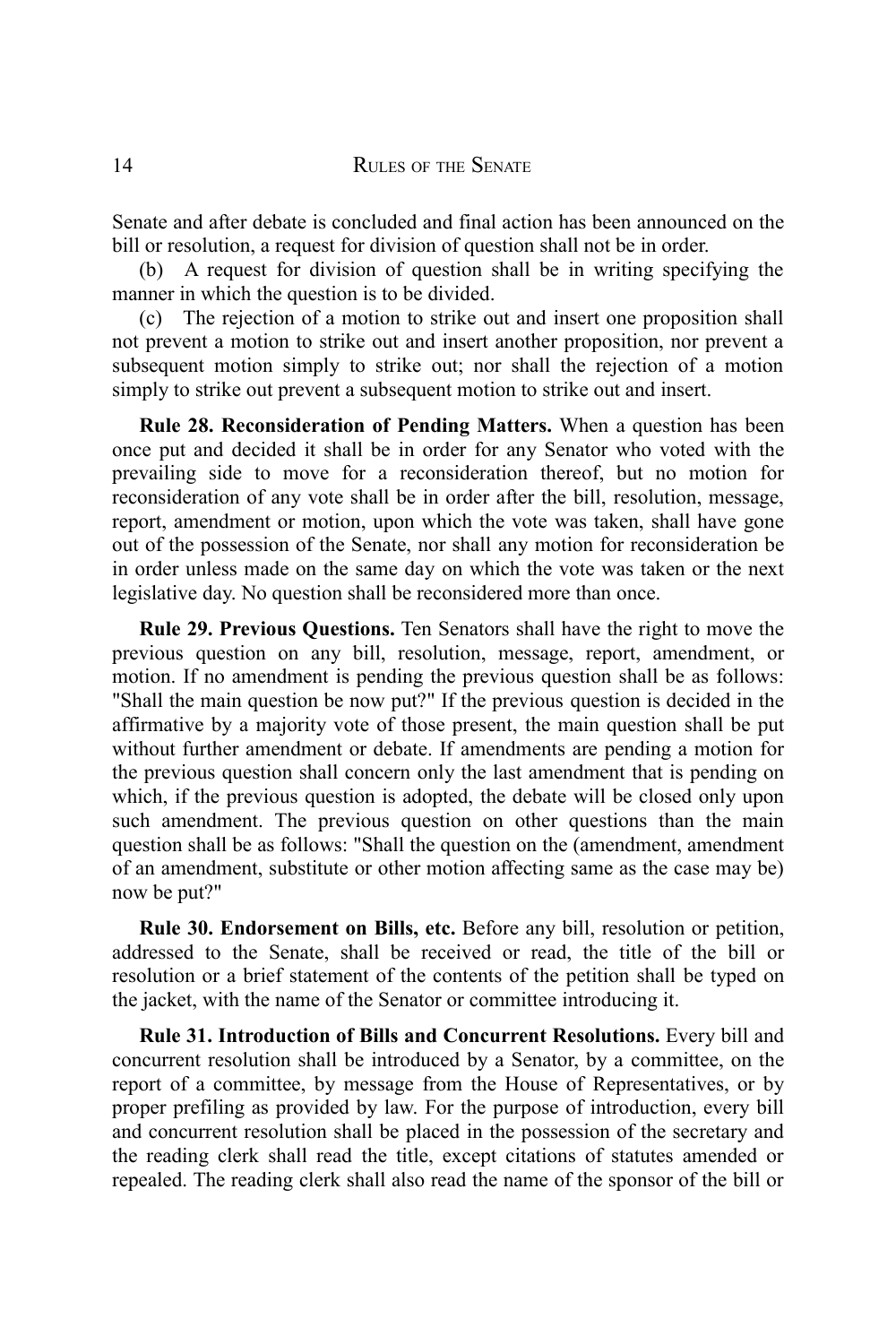resolution if it has a single sponsor. If the bill or resolution has two sponsors the reading clerk shall read the names of both sponsors, but if the bill or resolution has more than two sponsors the reading clerk shall read the name of the first sponsor together with the words "and others."

**Rule 32. Reference of Bills and Resolutions.** All bills and resolutions shall be referred or rereferred to appropriate standing committees, special or select committees appointed under Rule 8 or the Committee of the Whole by the President. Upon the day of its introduction or upon the next legislative day, the President shall refer every bill and each concurrent resolution to be referred to the appropriate standing committee, special or select committees appointed under Rule 8 or the Committee of the Whole. Bills or resolutions prefiled under K.S.A. 46-801 et seq., and amendments thereto, may be referred by the President to the appropriate standing committee, special or select committees appointed under Rule 8 or the Committee of the Whole at any time subsequent to the prefiling of such bill or resolution with the secretary of the senate. Bills introduced by committees, if germane to the purpose and scope of the committee, may be referred to the Committee of the Whole; otherwise to the appropriate standing committee or special or select committees appointed under Rule 8. All bills making an appropriation shall be referred to the Committee on Ways and Means. The President may refer a bill or resolution to two or more standing committees or special or select committees appointed under Rule 8, or any combination thereof, jointly, or separately, in such order as the President may direct, and such bill or resolution, when so referred, shall be considered by the committees in joint meeting, or by each of the committees separately in the order named in the reference, and when the reference is made jointly, the chairperson of the committee named first shall be chairperson of the joint committee.

**Rule 33. Consent Calendar and Recording Reports.** Whenever a standing committee is of the opinion that a bill or resolution upon which it is reporting is of non-controversial nature, it shall so state in its committee report. Whenever a bill or resolution is so reported, it shall be placed upon a separate calendar, to be known as the Consent Calendar. Each bill or resolution appearing on the Consent Calendar shall remain thereon for at least two full legislative days before being considered under the order of business Final Action. At any time prior to the call for the vote under the order of business Final Action on a bill or resolution on the Consent Calendar, any member may object to the same as being controversial and the same shall be stricken from the Consent Calendar and take its place on General Orders in the usual order. If no such objection is made prior to the call for such vote on the bill or resolution, it shall be voted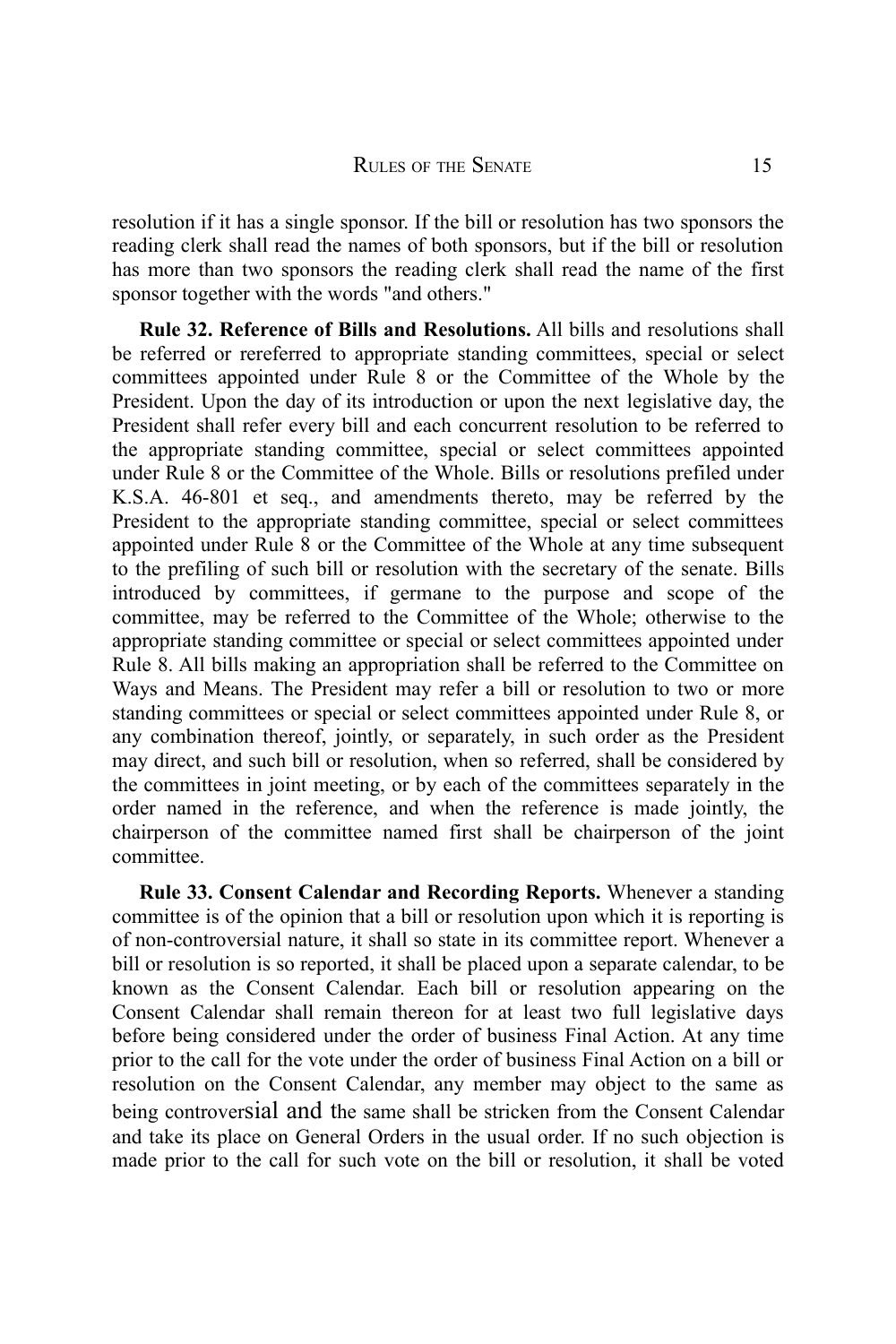upon with other bills and resolutions under the order of business Final Action but before consideration of other bills or resolutions appearing on the calendar under such order of business.

**Rule 34. Final Action on Bills and Concurrent Resolutions.** On final action on any bill or concurrent resolution, the reading clerk shall read the title, except citations to statutes amended or repealed. If the bill is reported for final action without debate, the question shall be at once put: "Shall the bill pass?" No debate shall be allowed, and no motion shall be in order except the motion for a call of the Senate, unless in case where a bill has been ordered to be placed on final action subject to amendment, or to amendment and debate or unless by the unanimous consent of the Senate, amendments may be made and considered. Like procedure shall apply to concurrent resolutions except that the question put shall be: "Shall the resolution be adopted?" On final action, bills and resolutions may be bulked together for roll call unless objection be made by any Senator.

**Rule 35. Final Passage by Yeas and Nays.** The question upon the final passage of a bill and every concurrent resolution for amendment of the constitution of Kansas or ratification of an amendment to the Constitution of the United States shall be taken by a roll call vote of the yeas and nays, which shall be entered on the Journal, and unless the bill or concurrent resolution receives the number of votes required by the constitution to pass it, it shall be declared lost, except in cases provided for in Rule 36 (relating to the absence of a quorum).

**Rule 36. No Quorum on Final Vote – Effect.** If, on taking the vote on final action on a bill or concurrent resolution, it shall appear that a quorum is not present, then the bill or concurrent resolution shall retain its place on the Calendar and shall again be considered for final action when that order of business is again taken up by the Senate.

**Rule 37. Roll Call Vote.** A roll call vote shall be taken upon all questions upon the demand of five Senators.

**Rule 38. Call of Senate – When Made – How Enforced.** (a) A call of the Senate may be had upon the demand of five Senators, pending a roll call on the final passage of any bill or resolution, or on any motion to strike the enacting clause of a bill or the resolving clause of a resolution, or indefinitely postpone any bill or resolution, and before the result is announced. When a call is demanded, the President shall order the doors of the Senate to be closed and all members to be in their seats unless excused by the President. The President shall direct the Secretary to call the roll of the Senators and note the absentees, after which the names of the absentees shall be again called, and those for whose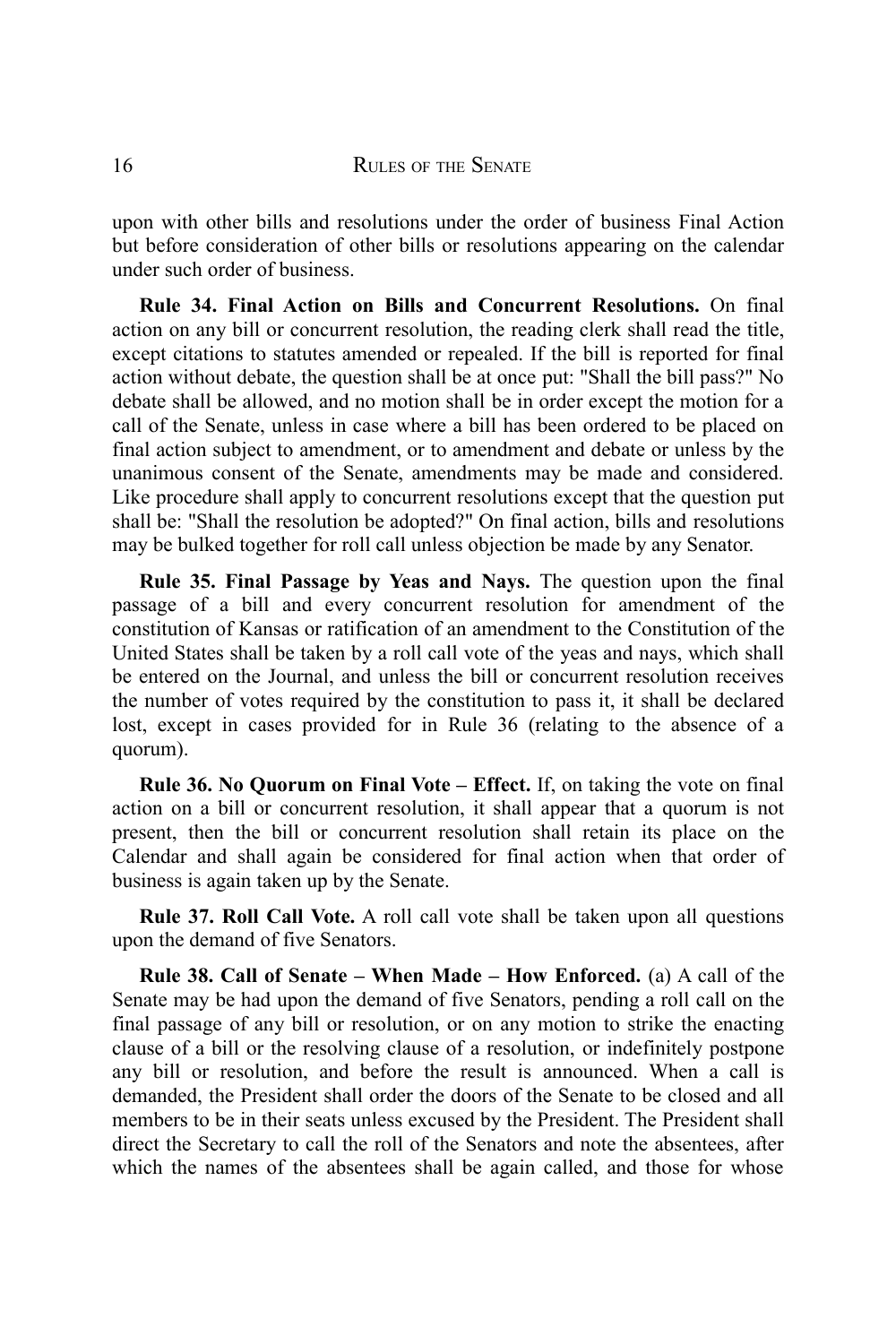absence no sufficient excuse is given may be sent for and taken into custody by the Sergeant at Arms, or by Assistant Sergeants at Arms appointed for the purpose, and brought before the bar of the Senate, where unless excused by a majority of the Senators present, they shall be reproved by the President for the neglect of duty.

(b) No motion to dispense with further proceedings under the call of the Senate shall be entertained until the President shall be satisfied that the Sergeant at Arms has made diligent effort to secure the attendance of the absentees.

**Rule 39. Roll Call Votes.** Every Senator in the Senate chamber when a roll call is taken shall respond when the Senator's name is called. If there is a call of the Senate, the Senator must vote Yea or Nay, except as provided in Rule 19 (Senators excused from voting if directly interested in the question). When there is no call of the Senate, the Senator may pass and shall be recorded in the Journal as present and passing. After the roll is completed and before the roll is closed, a Senator may change such Senator's vote. No vote shall be recorded and no change in vote may be made without unanimous consent of the Senate after announcement by the presiding officer that the roll is closed. No motion shall be in order during a roll call vote except as provided under Rule 34 for final action on bills and concurrent resolutions and except for a call of the Senate.

**Rule 40. Committee of the Whole.** On motion the Senate may go into Committee of the Whole. The President shall appoint a chairperson to preside over the Committee of the Whole. The rules of the Senate shall be observed in the Committee of the Whole, so far as applicable except that there shall be no limit on the number of times of speaking and Rule 38 (authorizing a call of the senate) shall not apply. A motion to lay on the table or a call for the previous question shall not be in order. No substitute motion to amend a bill or resolution shall be in order. A substitute motion to report a bill or resolution to the full Senate once made shall be decided subject only to debate and Rule 50 (motion to strike the enacting or resolving clause). A roll call shall be had on any question subject to the requirements of Rule 37.

**Rule 41. No Quorum in Committee of the Whole – Procedure.** If at any time, when in Committee of the Whole, it be ascertained that there is no quorum present, the chairperson shall immediately vacate the chair and report the fact to the President.

**Rule 42. How Bills or Resolutions Considered – Committee of the Whole.** Bills or resolutions shall be considered in Committee of the Whole in the following manner: The standing committee report shall first be considered and if it is adopted the bill or resolution as amended by the committee report shall be considered section by section, and as each section is considered, amendments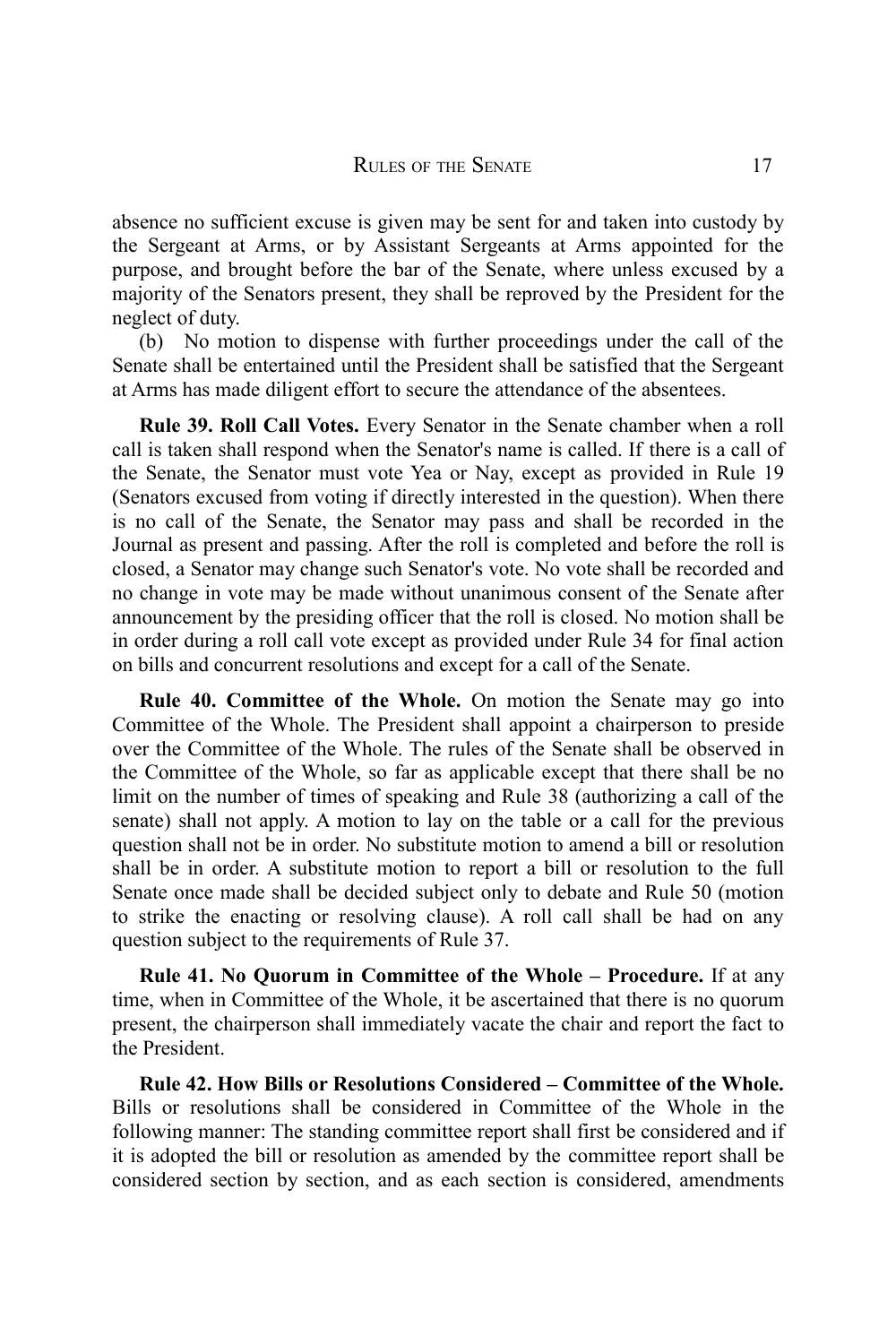from the floor are in order to that section. If the committee report is not adopted, the bill or resolution, without committee amendments, shall be considered section by section, and as each section is considered amendments from the floor are in order to that section. After a section has been considered, no amendment thereto shall be in order until the whole bill or resolution has been read through. After the original bill or resolution, together with standing committee amendments, has been considered section by section the chairperson shall announce "Amendments to the bill (or resolution) generally are in order," and amendments not before offered may be made to any part of the bill or resolution. A motion to amend the bill or resolution shall not be in order while a motion to strike the enacting clause or resolving clause is pending.

**Rule 43. Amendments.** (1) Amendments to bills shall be germane to the subject of the bill being amended, and the fact that an amendment is to a section in the same chapter of the Kansas Statutes Annotated as an existing section in the bill shall not automatically render the amendment germane. Amendments to concurrent resolutions for amendments of the constitution of Kansas or ratification of an amendment to the Constitution of the United States shall be germane to the subject of the resolution being amended.

(2) All amendments to bills or resolutions shall be submitted in writing on a form provided by the Senate or on a form substantially similar. All amendments to printed bills or resolutions shall specify the page and line number as shown on the printed bill or resolution. If a bill or resolution has not been printed, amendments must refer to the typed bill or resolution. All amendments adopted shall be recorded in the Journal. The action taken on all amendments, whether adopted or rejected, shall be recorded in the Journal. When a bill or resolution has been amended, it shall be engrossed before it is enrolled.

(3) In the case of amendment by substitute bill or by substitute concurrent resolution, motion shall be made to substitute a written bill or concurrent resolution for the bill or concurrent resolution under consideration.

(4) A motion to amend a motion to amend a bill or resolution shall not be in order.

(5) Unless by majority consent to correct an error in drafting, no amendment to increase the amount of expenditures that would be authorized in a provision of an appropriations bill shall be in order unless the amendment contains a provision reducing, by a like or greater amount, expenditures that would be authorized in another provision of such appropriations bill. Those portions of a motion to amend a bill as described in this subsection shall be indivisible.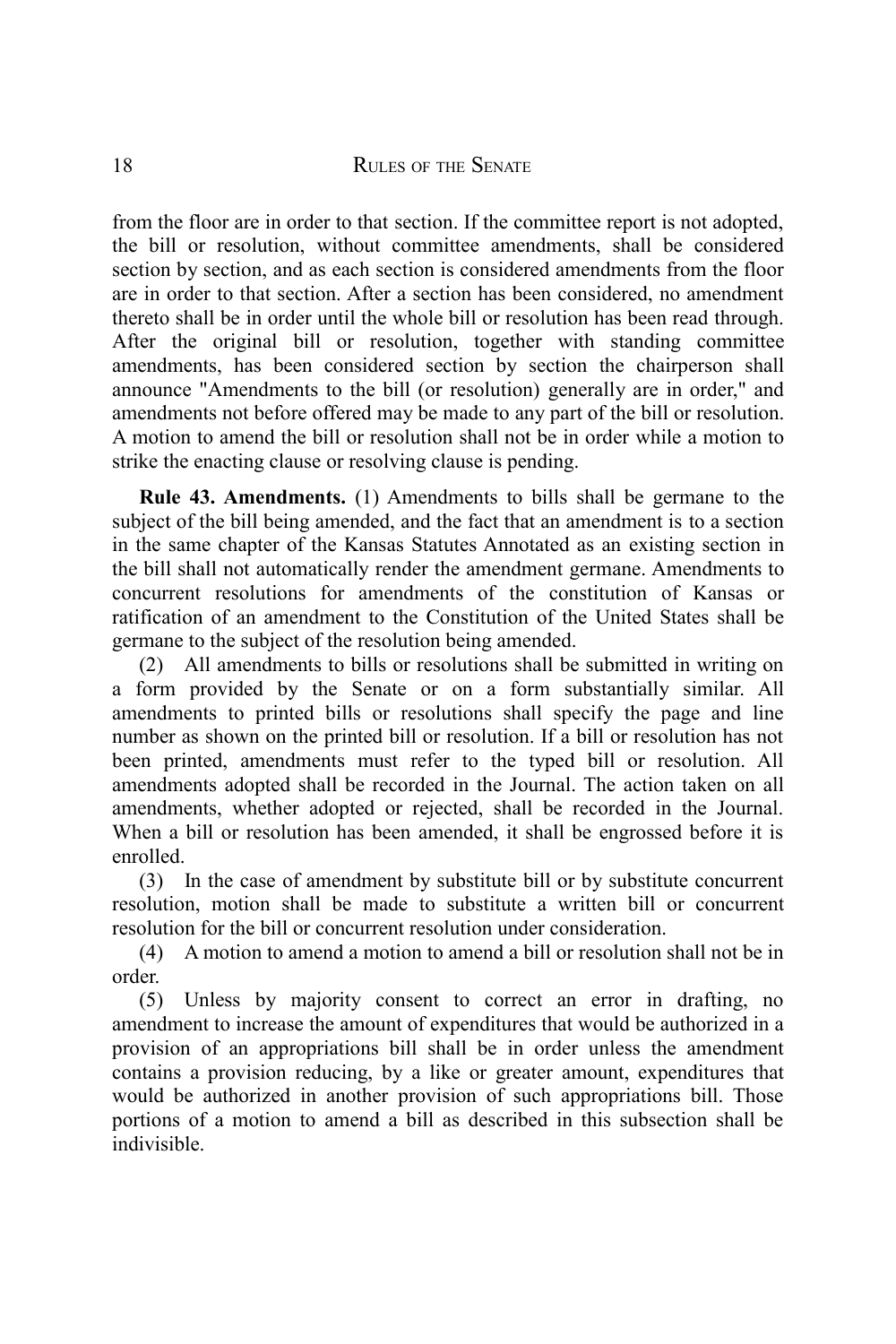**Rule 44. Report of Committee of the Whole Subject to Amendment – Time for.** The report of the Committee of the Whole is subject to amendment to correctly reflect what has occurred in the Committee of the Whole by motions made at the time the report is offered for adoption by the Senate. When a bill is reported with the recommendation that the enacting clause be stricken, and the report is agreed to by the Senate, the bill shall be considered killed.

**Rule 45. Motion for Committee of the Whole to Rise and Report Progress.** A motion that the Committee of the Whole shall rise and report progress on any bill shall always be in order and shall be decided without debate, and the matter being considered shall be the first order of business at the next session of the committee, subject to such postponement as the subsequent Committee of the Whole may determine. After a motion to rise and report progress has been adopted, the Subcommittee on Calendar of the Committee on Organization, Calendar and Rules may change for the resumption of the current session of the Committee of the Whole the order of consideration of bills and resolutions.

**Rule 46. Division of the Senate.** Whenever a voice vote has been taken upon any question in either the Senate or the Committee of the Whole, any Senator may call for a division of the Senate or Committee of the Whole.

**Rule 47. Bills and Resolutions to Final Action.** When the Committee of the Whole shall favorably report a bill or resolution, and the report is adopted by the Senate, the bill or resolution shall be considered as ordered to the order of business Final Action. The vote upon the final passage of the bill shall not be taken on the same day on which the bill is placed on Final Action. Bills and resolutions to be sent to the House shall be properly corrected under the supervision of the Secretary of the Senate. The Secretary of the Senate is authorized to correct misspelled words, punctuation and "doublets" or repeated words when preparing bills, resolutions or other documents for signature by officers of the Senate and House.

**Rule 48. Bills and Resolutions – Inclusion of Amendments.** When a bill or resolution is amended, the Secretary of the Senate shall attach to the original copy all amendments made in the Senate. Substitute bills and substitute concurrent resolutions shall accompany the bill or concurrent resolution for which each is substituted. Upon passage, Senate bills or resolutions, including the original copy and amendments, shall be transmitted to the House.

**Rule 49. Reports of Transmittals in Journal – Committee – Reports.** Report of transmittal of bills and resolutions to the House shall be immediately entered upon the Journal.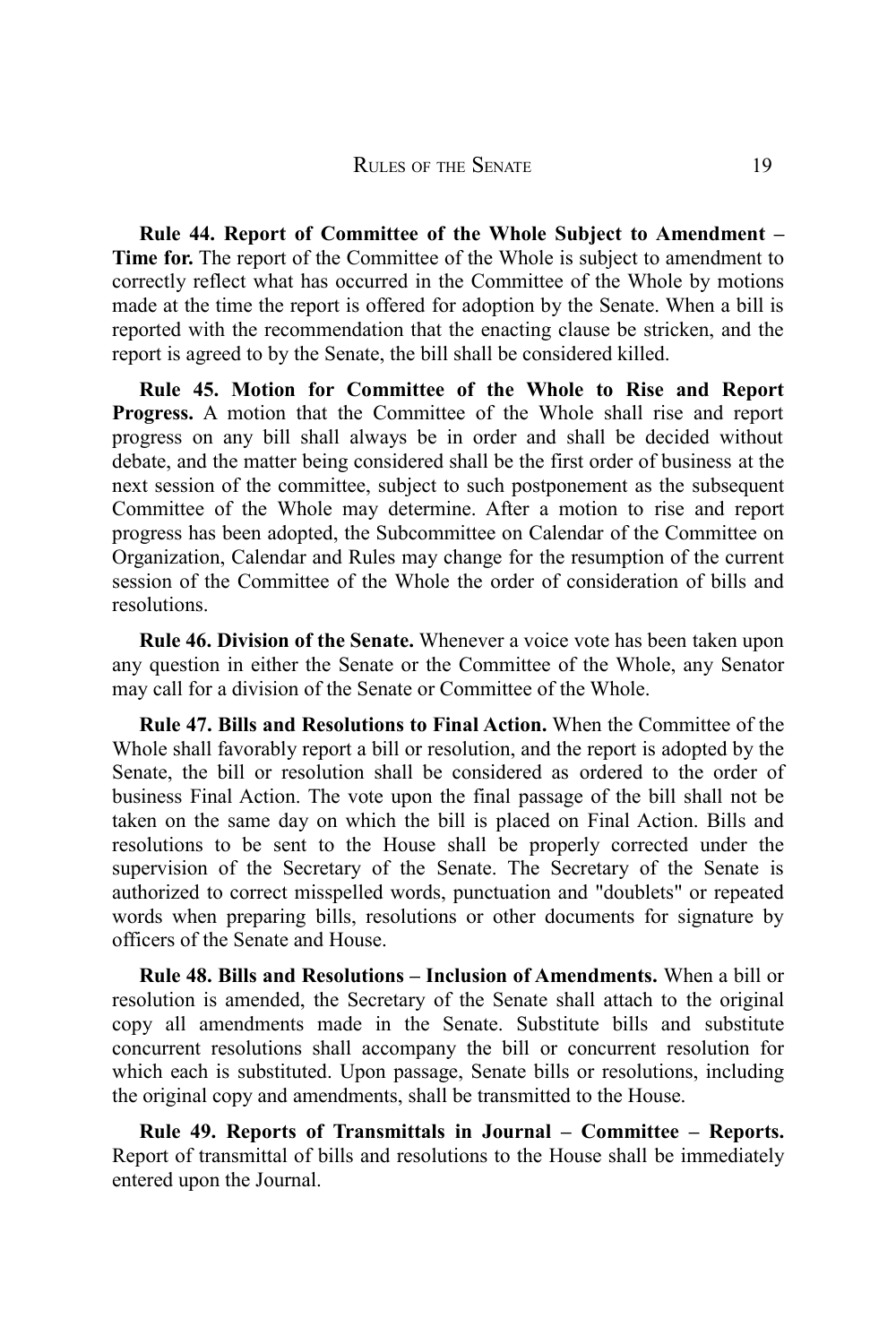**Rule 50. Motion to Strike Enacting or Resolving Clause – Debate Limited.** No Senator may speak more than twice on a motion to strike the enacting clause of a bill or the resolving clause of a resolution, and no other motion, except a motion to adjourn, shall be in order until the motion to strike the enacting clause or resolving clause has been decided by roll call vote.

**Rule 51. Two-thirds Vote Not Necessary Except on Final Passage of Resolution.** When a resolution requiring a vote of 2/3 of the Senate for adoption is under consideration, a vote of 2/3 shall not be needed to decide any question short of its final passage, except as provided by these rules.

**Rule 52. Bills and Resolutions Considered in Regular Order.** The Subcommittee on Calendar of the Committee on Organization, Calendar and Rules shall designate from day to day and from time to time the bills and resolutions to be considered that day and on the next legislative day, and the order of consideration fixed by this subcommittee shall not be changed, except by unanimous consent or by a 2/3 vote of all the members of the Senate then elected (or appointed) and qualified, if unanimous consent is refused, or as provided in Rule 45.

**Rule 53. Changing Order on Calendar.** Not more than one bill or resolution may be named in a motion to change the order of the Calendar, and on each motion no Senator except the Senator making the motion shall speak more than once, nor longer than two minutes.

**Rule 54. Resolutions – Classes – Procedures Thereon.** Resolutions shall be of the following classes: (1) Senate resolutions; and (2) Senate concurrent resolutions. In acting on them, the Senate shall observe the following procedure:

(1) Senate resolutions shall be in writing, shall be read and shall lie over one day. Senate resolutions other than resolutions for the amendment of rules of the Senate shall not be printed unless ordered by the Senate. There shall be no roll call unless ordered. With the consent of the majority of Senators present and voting, either the requirement to read Senate resolutions or the requirement to lie over one day, or both, may be dispensed with.

(2) Senate concurrent resolutions shall be in writing, shall be read by title, and shall lie over one day. All Senate concurrent resolutions shall be printed, and shall require a roll call on motion to adopt. Propositions to amend the constitution shall be made by concurrent resolution and referred to the proper committee. Other concurrent resolutions may be referred to a proper committee by the President.

(3) Notwithstanding any other rule of the Senate to the contrary, no Senator shall request and be the primary sponsor of more than three Senate resolutions or concurrent resolutions which congratulate, commemorate, commend, honor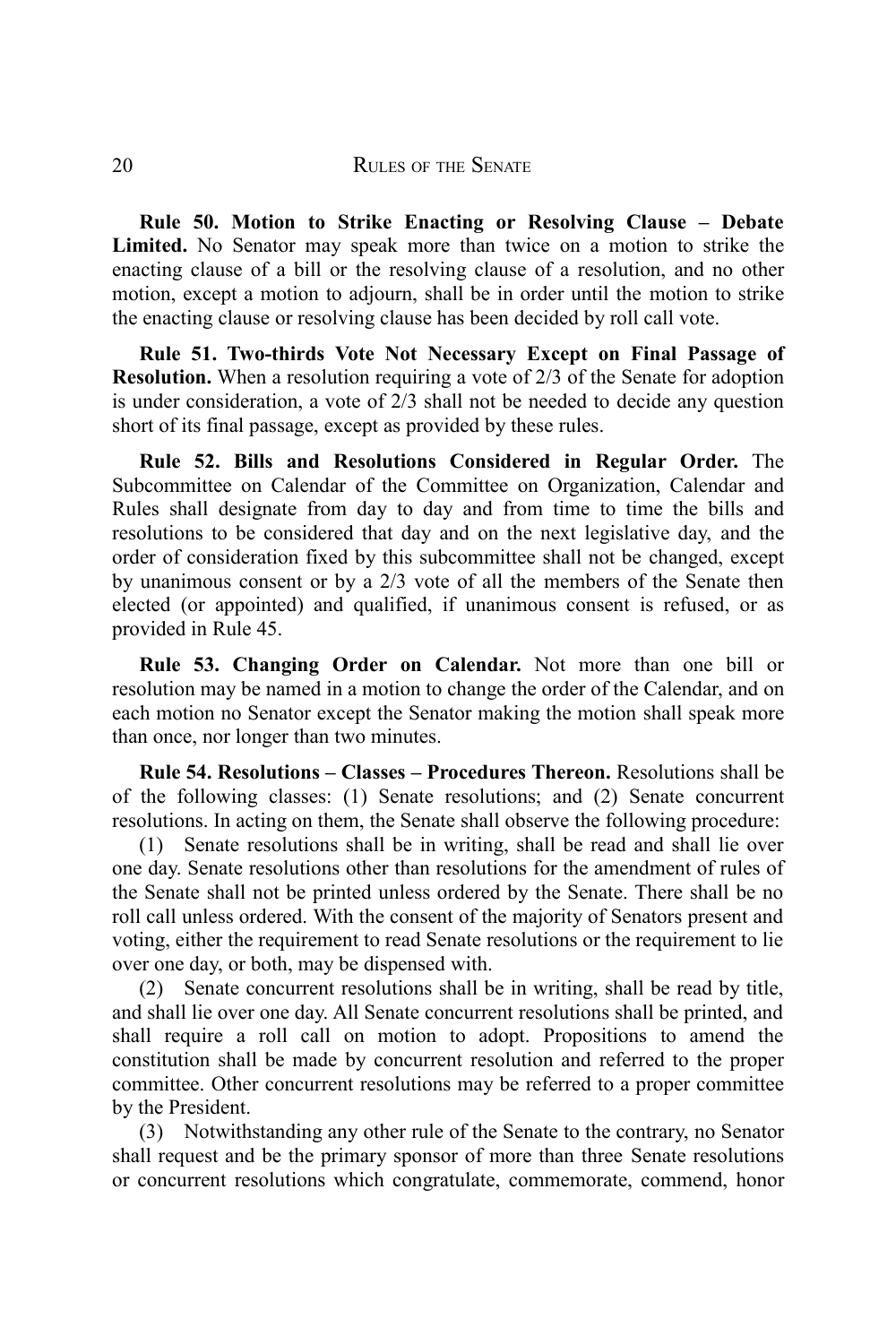or are in memory of any individual, entity or event during a legislative session of the Senate, except upon approval of the President.

All House concurrent resolutions, when in the Senate, shall follow the same procedure as Senate concurrent resolutions.

This rule shall not apply to resolutions relating to the business of the day, nor to resolutions for organization or adjournment.

**Rule 55. Confirmation of Appointments by Governor or Other State Official.** All nominations or appointments made by the governor or other state official, which are subject to Senate confirmation, may be considered and acted upon by the Senate in either executive or regular session except that no final action thereon may be taken in executive session. When nominations or appointments are made by the governor or other state official for confirmation by the Senate, they shall, unless otherwise ordered by the President, be referred to appropriate committees by the President. Nominations or appointments referred to committees shall be returned to the Senate within 20 legislative days after the same are referred, together with a report thereon, unless additional time be granted by a majority vote of senators present. If the nomination or appointment is not returned to the Senate within the period of time specified for its return and additional time has not been granted, the nomination or appointment shall be considered to be returned to the Senate without recommendation on the next legislative day following the last day of the period of time specified for its return. Any such appointment may be considered and acted upon by the Senate at any time after the nomination or appointment is returned to the Senate. The chairperson of the committee which recommends for confirmation a nomination or appointment may speak more than twice on the same day on the subject of the nomination or appointment. No motion to confirm any such appointment or nomination shall be in order without the unanimous consent of the Senate until the nomination or appointment is returned to the Senate, unless one day's previous notice thereof is given in open session or by posting the appointments or nominations to be considered near the entrance to the Senate chamber. Appointments shall be confirmed by the Senate only by an affirmative vote of a majority of all members of the Senate then elected (or appointed) and qualified.

**Rule 56. Admittance to Floor – Lobbying on Floor – Galleries.** No person shall be admitted to the floor of the Senate except elective state officers; members of the Legislature; friends of the members of the Senate, upon invitation signed by the President and the Senator extending the invitation; former members of the Senate, officers and employees of the legislative branch, and members of the news media who are actually employed, and who have a card of admission from the President. The Senate by resolution, may issue such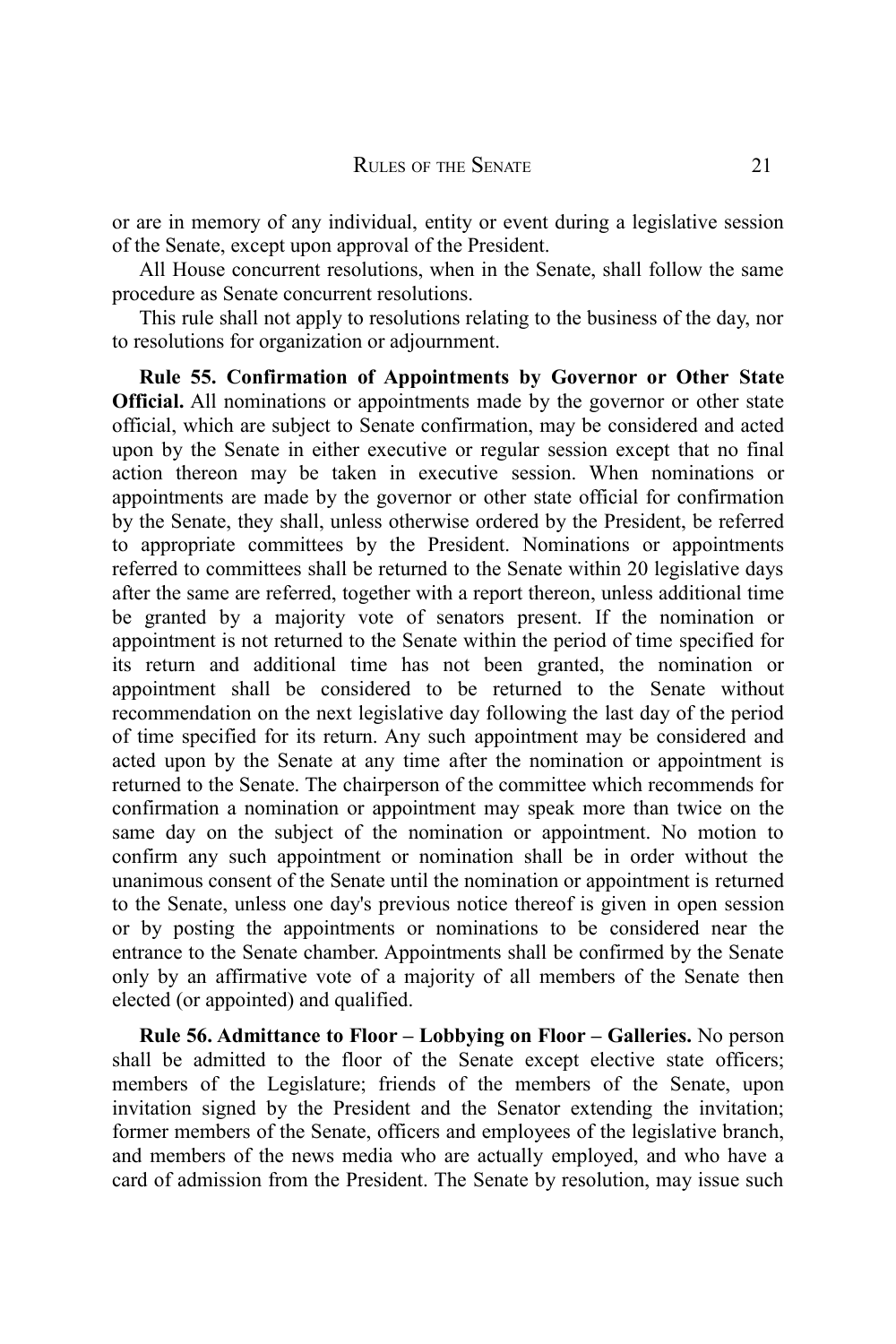invitations as it desires. Persons so admitted must stay in the perimeter of the Senate chamber except with the express permission of a member of the Senate. No one registered with the Secretary of State as an agent or lobbyist may be on the floor of the Senate during the hours of 9:30 a.m. to 4:30 p.m. nor at the time the Senate is in session. No person, other than a state officer or employee of the legislative branch or legislator, shall discuss any measure with any Senator on the floor of the Senate during the time the Senate is in session. Any person who violates this rule or any person who shall gain admission to the floor of the Senate by false representation shall be forthwith ejected from the Senate chamber and thereafter be denied admission. No employee shall lobby for or against any measure pending in the Senate, and any employee violating this rule shall be forthwith discharged. Former members of the Senate may be introduced when on the floor, but no other introductions shall be made during the session of the Senate, except the President may announce the attendance of school students or other groups visiting the Senate.

Visitors shall be allowed in one or both galleries of the Senate in accordance with directions to the Sergeant at Arms from the President.

**Rule 57. Electronic Devices; Photographic Record of Vote***;* **Food and Drink.** (a) The making of telephone calls in the galleries of the Senate is prohibited. Except for security personnel, the use of wireless electronic telecommunications devices emitting an audible sound or tone to announce or initiate communications in a committee room during any time when a committee or subcommittee is in session in the room, in the galleries during any time when the Senate is in session and in the Senate Chamber during any time the Senate is in session is prohibited. The use of video recorders, cellular devices used as a video recording device or other video equipment in the galleries is prohibited, except for the official live feed of Senate proceedings or as granted by permission of the President. Flash photography and the possession of food or drink in the galleries is prohibited.

(b) No photographic or similar record shall be made of the vote of any member upon any measure on which a division of the Senate has been called, except that any photographic or similar record made by the official live video feed of Senate proceedings, the credentialed media or as granted permission by the President shall be permitted.

(c) The gallery located above the offices of the President and the Majority Leader shall be considered the President's gallery. Enforcement of this rule in the President's gallery shall be subject to the discretion of the President.

**Rule 58. Chairs of Senators.** No person except a member of the Senate, shall occupy the chair of any Senator at any time except with the approval of and in the presence of a member of the Senate.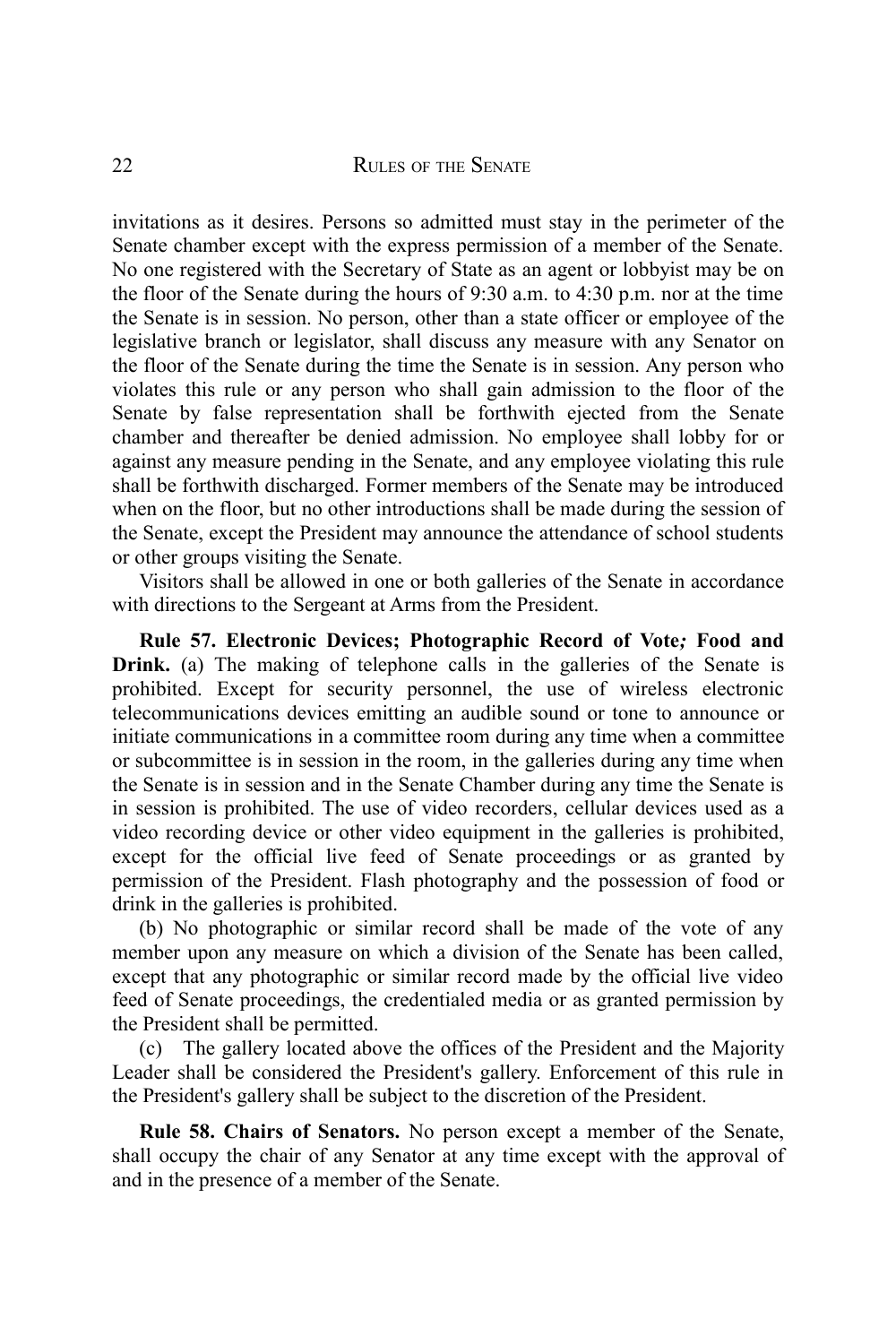**Rule 59. The News Media.** Employees of the news media displaying a card of admission from the President may only occupy space designated for them in the Senate chamber. They shall be subject to all the rules of the Senate and shall conduct themselves with proper decorum while in the Senate chamber. They shall not lobby, directly or indirectly, for or against any measure pending before the legislature.

**Rule 60. Secretary of Senate – Duties.** The Secretary of the Senate shall be appointed by the President. It shall be the duty of the Secretary to call the roll; report correctly the result of all votes; correct the Journal as may be directed by the Senate; read all bills, resolutions, petitions or other papers which the Senate may require; deliver all messages to the House of Representatives; certify all enrolled bills and present same to the President or Vice President of the Senate for signature; endorse upon every paper presented in the Senate the successive stages of action had thereon, and see that proper records are made of the transmission of every paper from one house to the other, or from one office to another; and attend generally to such other matters as the office may require. The Secretary of the Senate shall deliver to the printer all bills and other documents ordered to be printed and take the receipt of the printer therefor. In order to secure a uniform and systematic procedure, the following clerks and their assistants shall be under the supervision of the Secretary: Assistant Secretary of the Senate, Journal Clerks, Calendar Clerks, Enrolling Clerks, Bill Status Clerk, Reading Clerk and Bill Clerk.

**Rule 61. Impeachment.** The provisions of this rule shall apply to impeachment, and nothing in the rules of the Senate or in any statute shall impair or limit the powers of the Senate with respect to impeachment. In addition to other powers, the President shall possess the powers and perform the duties in this rule.

(1) The President shall call the Senate into session within 30 days of the receipt by the President of any request by a board of managers of the House of Representatives to lay articles of impeachment before the Senate.

(2) The Senate by a majority vote of the members then elected (or appointed) and qualified may adopt, amend or suspend rules applicable to trial of any impeachment.

(3) The President and any officer or committee acting under authority of this rule may follow any statutory procedure to the extent the same is not in conflict with the provisions of this rule, but nothing in this rule nor in any statute shall be deemed to constitute a waiver of any inherent powers of the Senate.

**Rule 62. Sergeant at Arms – Duties.** The Sergeant at Arms shall be appointed by the President, and shall serve under the President's direction,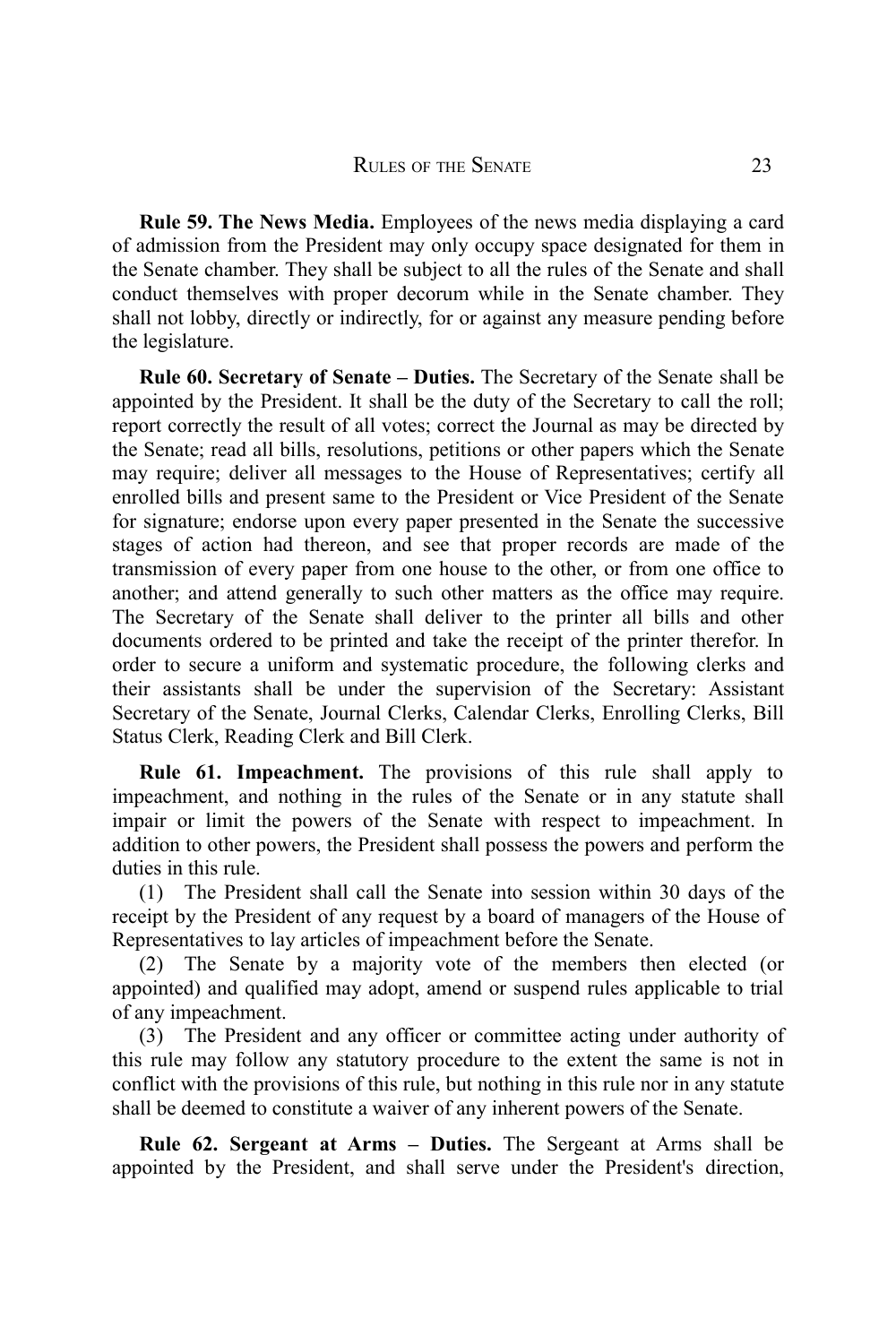control and supervision and at the President's pleasure and shall execute all orders of the President or Senate. The Sergeant at Arms shall have the general supervision of the Senate Chamber, the cloak rooms, gallery and lobby, and shall preserve order within the chamber at all times. The Sergeant at Arms may arrest and take into custody any person gaining admission to the floor of the Senate through false representations or violation of Rule 56 (listing persons authorized to be admitted to the floor of the Senate). All violations shall be immediately reported to the President for action by the Senate. No person except those entitled to admittance on the floor of the Senate pursuant to Rule 56 (listing persons authorized to be admitted to the floor of the Senate) shall lounge or loaf in the Senate chamber when the Senate is not in session, and the Sergeant at Arms shall detail at least one assistant to remain in the chamber at all times when the same is open. The President may appoint and remove Assistant Sergeants at Arms to serve under the supervision of the Sergeant at Arms. All doorkeepers and night watchmen shall be Assistant Sergeants at Arms.

**Rule 63. Requisitions for Printing.** All requisitions upon the Director of Printing for calendars, bills, documents, and printed matter of any nature whatsoever, must be approved by the Director of Legislative Administrative Services.

**Rule 64. Employees – Duties.** All employees shall report each day to their respective supervisors. The Director of Legislative Administrative Services or some person designated by the director shall keep a record of the attendance of each employee. The supervisor of an employee may discharge the employee at any time. The word "employee" as used in this section shall include all persons employed by the Senate, except the secretaries of each of the members of the Senate and except the Secretary of the Senate and Sergeant at Arms, which officers may be removed by the President of the Senate.

**Rule 65. Pages.** Not more than 20 pages shall serve during any legislative day. Appointments shall be restricted to boys and girls of middle school, junior high or high school age.

**Rule 66. Secretaries to Members.** Each Senator shall be entitled to select a secretary and shall inform the Director of Legislative Administrative Services of the selection. The secretaries shall not be paid for time they are not in attendance unless excused by their respective Senators. From the convening of the Senate until adjournment on any day, except during recesses, no Senator's secretary shall be stationed at the Senator's desk, except that this provision shall not apply to the administrative assistant designated by the President.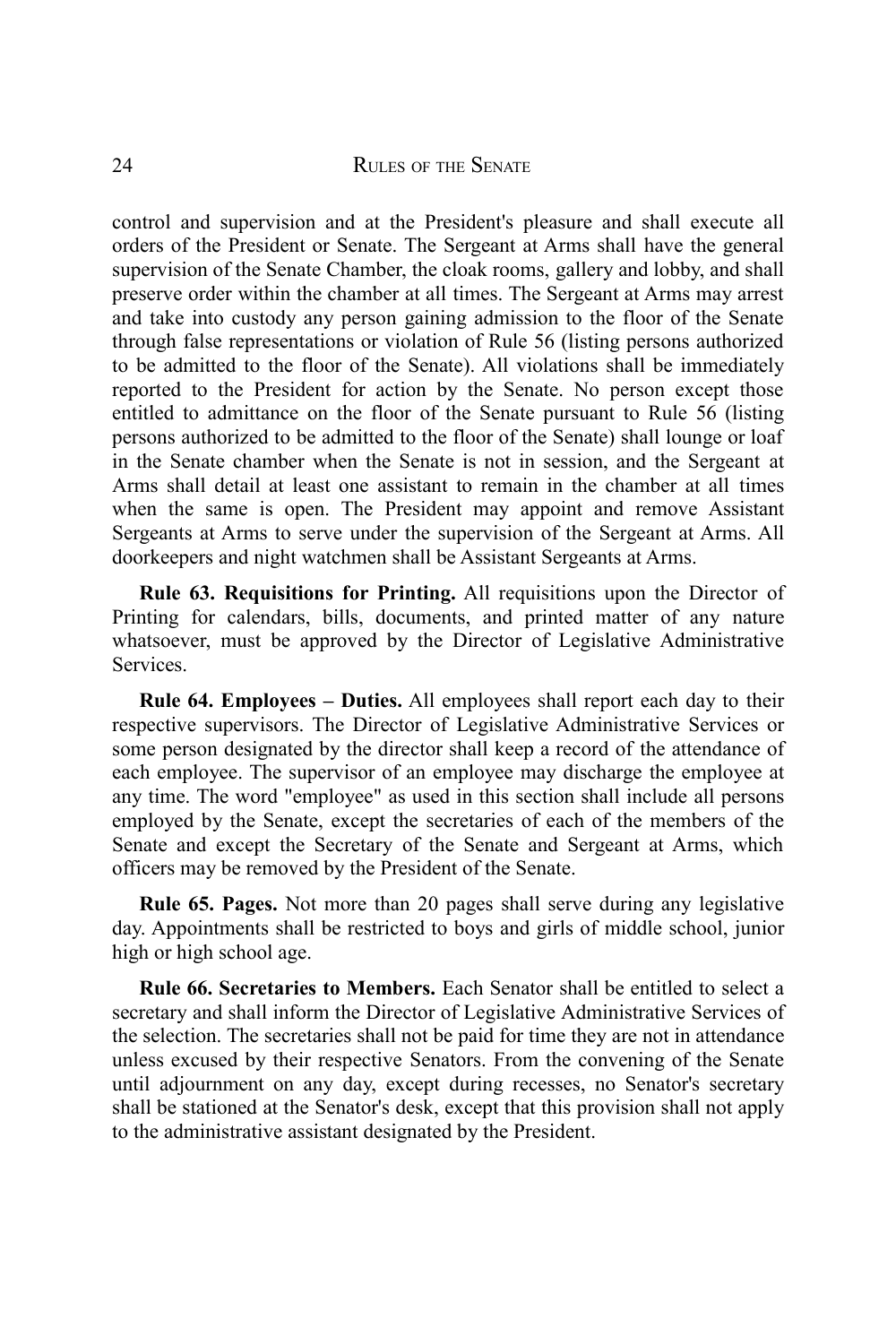**Rule 67. Suspension of Rules.** (a) A motion to suspend the rules may be made and considered under any order of business. A 2/3 affirmative vote of all Senators then elected (or appointed) and qualified shall be required for its adoption. The motion shall be decided without debate.

(b) A motion to declare an emergency, suspend the rules, and advance a bill to Final Action shall be considered as one motion. It may be made and considered immediately under any order of business, and be debatable on the question of the emergency. A 2/3 affirmative vote of all Senators then elected (or appointed) and qualified shall be required for its adoption.

(c) A bill advanced to Final Action under subsection (b) which is not considered during the legislative day on which it is advanced to Final Action shall be placed on the next legislative day on the Calendar under the order of business General Orders.

**Rule 68. Amendments to Rules.** No rule of the Senate shall be adopted, amended or revoked without a 2/3 affirmative vote of all members of the Senate then elected (or appointed) and qualified, and no motion to adopt, amend or revoke any rule of the Senate shall be in order without the unanimous consent of the Senate, unless one day's previous notice thereof shall be given in open session.

Notwithstanding any provision of the rules of the Senate to the contrary, no notice shall be required for the adoption of a resolution adopting, amending or revoking any one or more rules of the Senate at the commencement of a legislative session, and adoption of any such resolution shall require only the affirmative vote of not less than a majority of the Senators then elected (or appointed) and qualified, subject to the following conditions: (1) The resolution is sponsored by the President or any three Senators, and (2) either (a) a copy thereof is e-mailed to each Senator not later than 11:00 p.m. on the Thursday preceding the Monday on which the legislative session is to commence or (b) in lieu of e-mailing copies of the resolution are made available to Senators on the first day of the legislative session and Final Action is taken on the second legislative day.

**Rule 69. Robert's Rules of Order.** In all cases where these rules or the joint rules of the Senate and House of Representatives do not apply, the rules of parliamentary law in Robert's Rules of Order Newly Revised, 11th edition, shall govern.

**Rule 70. Number Designation of Substitute Bills and Substitute Concurrent Resolutions.** (a) Whenever a substitute bill is recommended by a committee report, and whenever a substitute bill is approved by amendment from the floor, the substitute bill shall be printed as provided for bills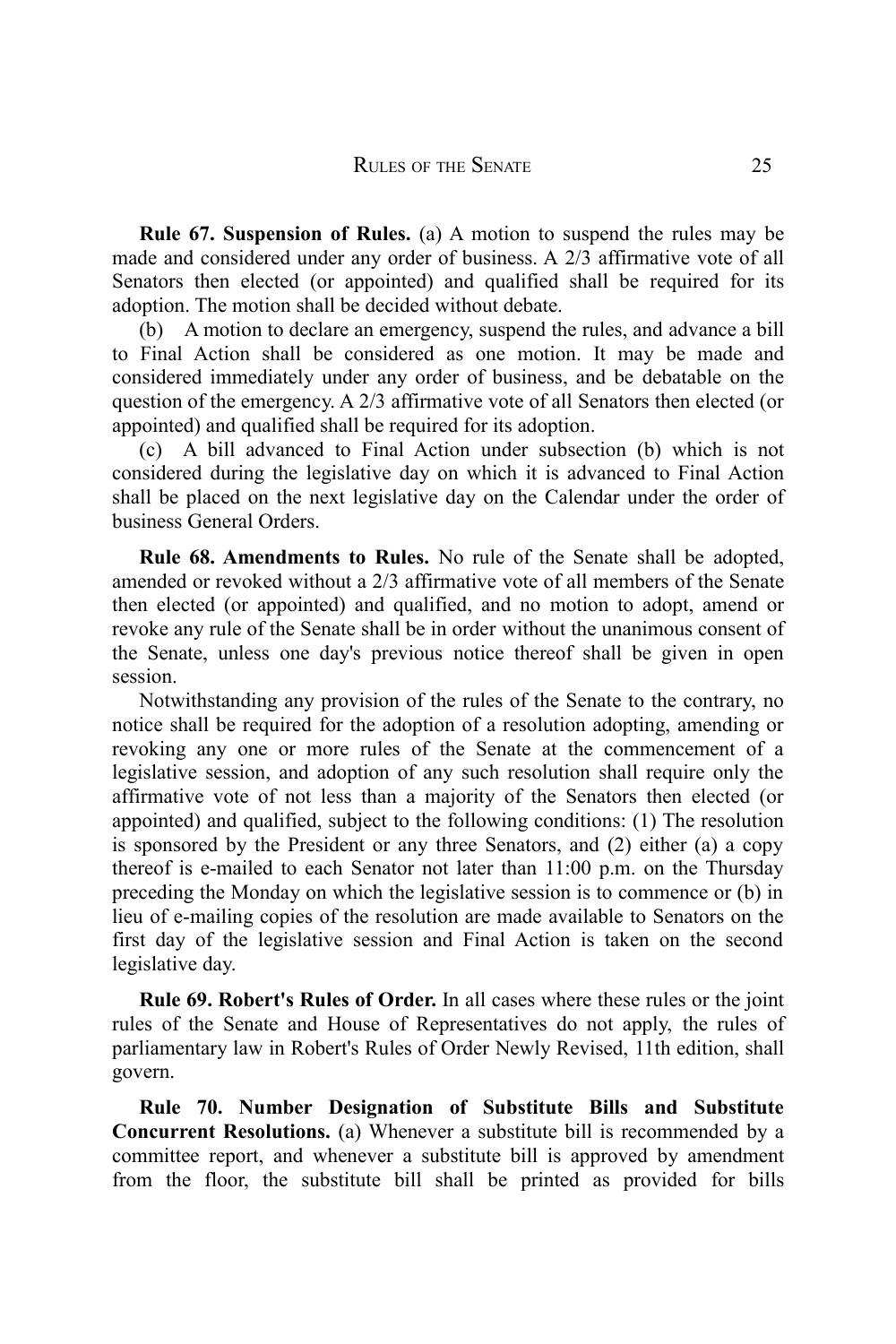introduced, and the bill number designation shall be substantially as follows:

(1) In the case of bills substituted for Senate bills, "Substitute for Senate Bill No. \_\_\_\_\_\_\_," and the blank shall be filled with the number of the bill for which substitution is made or recommended.

(2) In the case of bills substituted for House bills, "Senate Substitute for House Bill No.  $\blacksquare$ ," and the blank shall be filled with the number of the bill for which substitution is made or recommended.

(b) Whenever a substitute concurrent resolution is recommended by a committee report, and whenever a substitute concurrent resolution is approved by amendment from the floor, the substitute concurrent resolution shall be printed as provided for concurrent resolutions introduced, and the resolution number designation shall be substantially as follows:

(1) In the case of concurrent resolutions substituted for Senate concurrent resolutions, "Substitute for Senate Concurrent Resolution No. \_\_\_\_\_\_," and the blank shall be filled with the number of the concurrent resolution for which substitution is made or recommended.

(2) In the case of concurrent resolutions substituted for House concurrent resolutions, "Senate Substitute for House Concurrent Resolution No. and the blank shall be filled with the number of the concurrent resolution for which substitution is made or recommended.

**Rule 71. General Rule Not to Read Amendments.** Amendments to bills or resolutions shall not require readings as for bills introduced or resolutions introduced, except as otherwise provided in Rule 72 (subject matter of bill or resolution materially changed by senate amendment) or Rule 73 (subject matter of senate bill or resolution materially changed by house amendment).

**Rule 72. Subject Change by Senate.** Whenever an amendment adopted by the Senate has materially changed the subject of a bill or resolution, the title of the bill or resolution so amended shall be read in the manner prescribed for the introduction of bills or resolutions, and take its place upon the Calendar under the order of business Final Action.

**Rule 73. Subject Change by House.** Whenever the House adopts amendments to a Senate bill or senate concurrent resolution which materially changes its subject, upon return of such bill or resolution to the Senate, the title of such bill or resolution shall be read in the manner prescribed for the introduction of bills or resolutions and such bill or resolution shall be referred as provided in Rule 32 (reference of bills and resolutions).

**Rule 74. Determination of When Subject of Bill or Resolution Materially Changed.** The President may determine when a bill or resolution is subject to Rule 72 (subject matter of bill or resolution materially changed by senate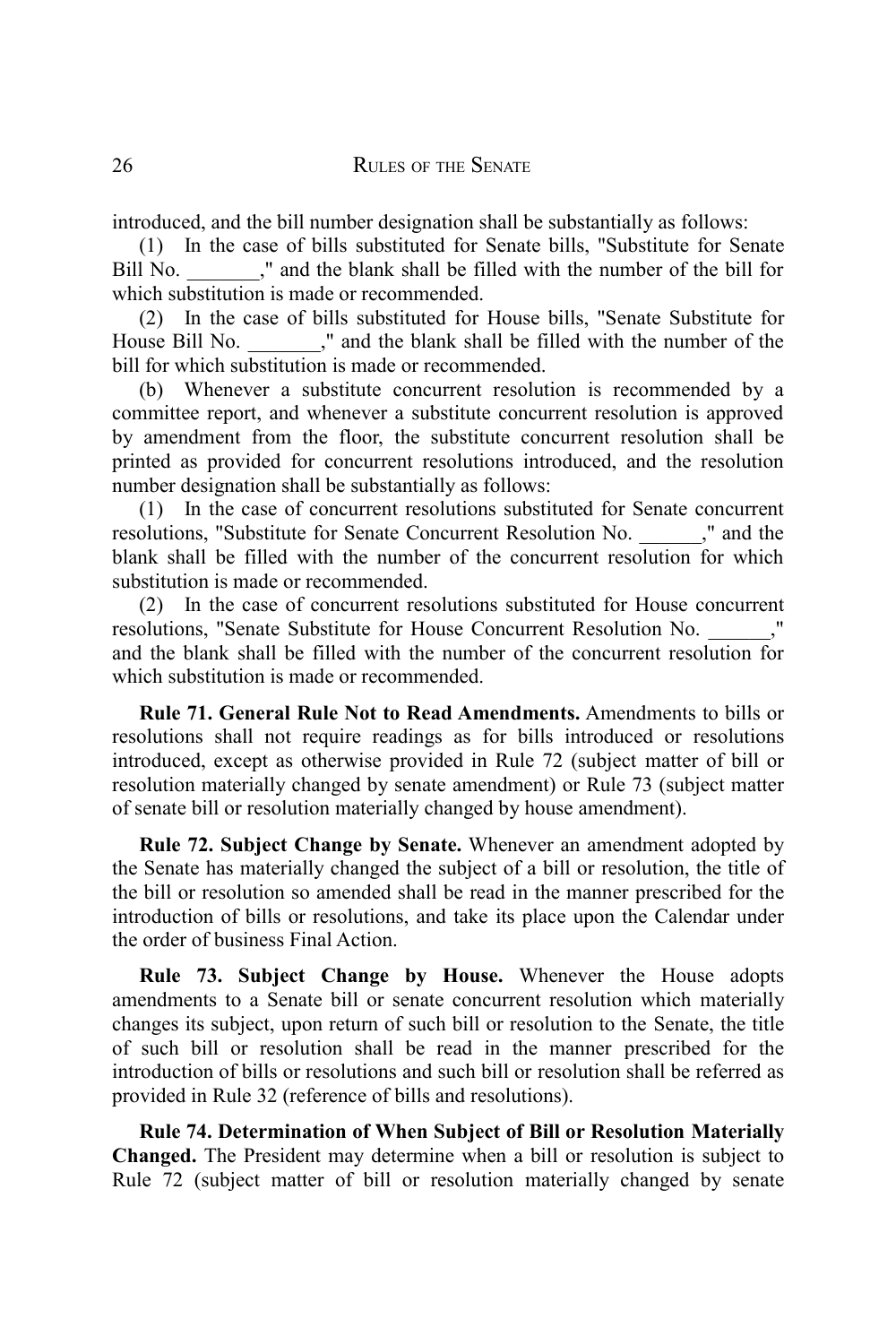amendment) or Rule 73 (subject matter of senate bill or senate concurrent resolution materially changed by house amendment). The President's determination under this rule, that a bill or resolution has been materially changed is subject to an appeal to the Senate by any member. A 2/3 vote of the members of the Senate present and voting shall be required to overturn the ruling of the chair. The vote on an appeal to the Senate under this rule shall not be a roll call vote. Every appeal under this rule shall be taken without debate.

**Rule 75. Executive Reorganization Orders.** When an executive reorganization order is received from the Governor, it shall be referred to an appropriate committee by the President. The committee to which an executive reorganization order is referred shall report its recommendations thereon, by recommending adoption of a Senate resolution, not later than the 60th calendar day of any regular session and not later than 30 calendar days after it has received such referral whichever occurs first. If a committee fails to report upon an executive reorganization order within the time specified in this rule, such committee shall be deemed to have returned the same to the Senate without recommendation. When a report or return of an executive reorganization is made, it and all resolutions for approval or disapproval thereof shall be made the special order of business in accordance with Rule 6 (special order of business) at a time not later than the last day the executive reorganization order may be disapproved under section 6 of article 1 of the Constitution of Kansas. The Senate shall act to approve or reject every reorganization order unless at the time set for such action the House of Representatives shall have already rejected such executive reorganization order.

**Rule 76. Censure or Expulsion.** Whenever three or more Senators desire to lodge a complaint against any other Senator requesting that the Senator be censured or expelled for misconduct, the complaining Senators shall sign and file a written statement of such complaint with the Secretary of the Senate. In such event, the President shall appoint a select committee for consideration thereof composed of five Senators, no more than three of whom shall be members of the same political party, and none of whom shall have signed the complaint to be considered. The select committee may dismiss the complaint after inquiry or may set the matter for hearing. Reasonable notice and an opportunity to appear shall be afforded the Senator against whom a complaint has been filed. Select committees meeting under authority of this section shall be authorized to meet and exercise compulsory process without further authorization, subject only to the limitations and conditions prescribed in article 10 of chapter 46 of Kansas Statutes Annotated. Upon completing its hearing and deliberations thereon the select committee may dismiss the complaint or may submit a recommendation to the full Senate for censure or expulsion, and upon